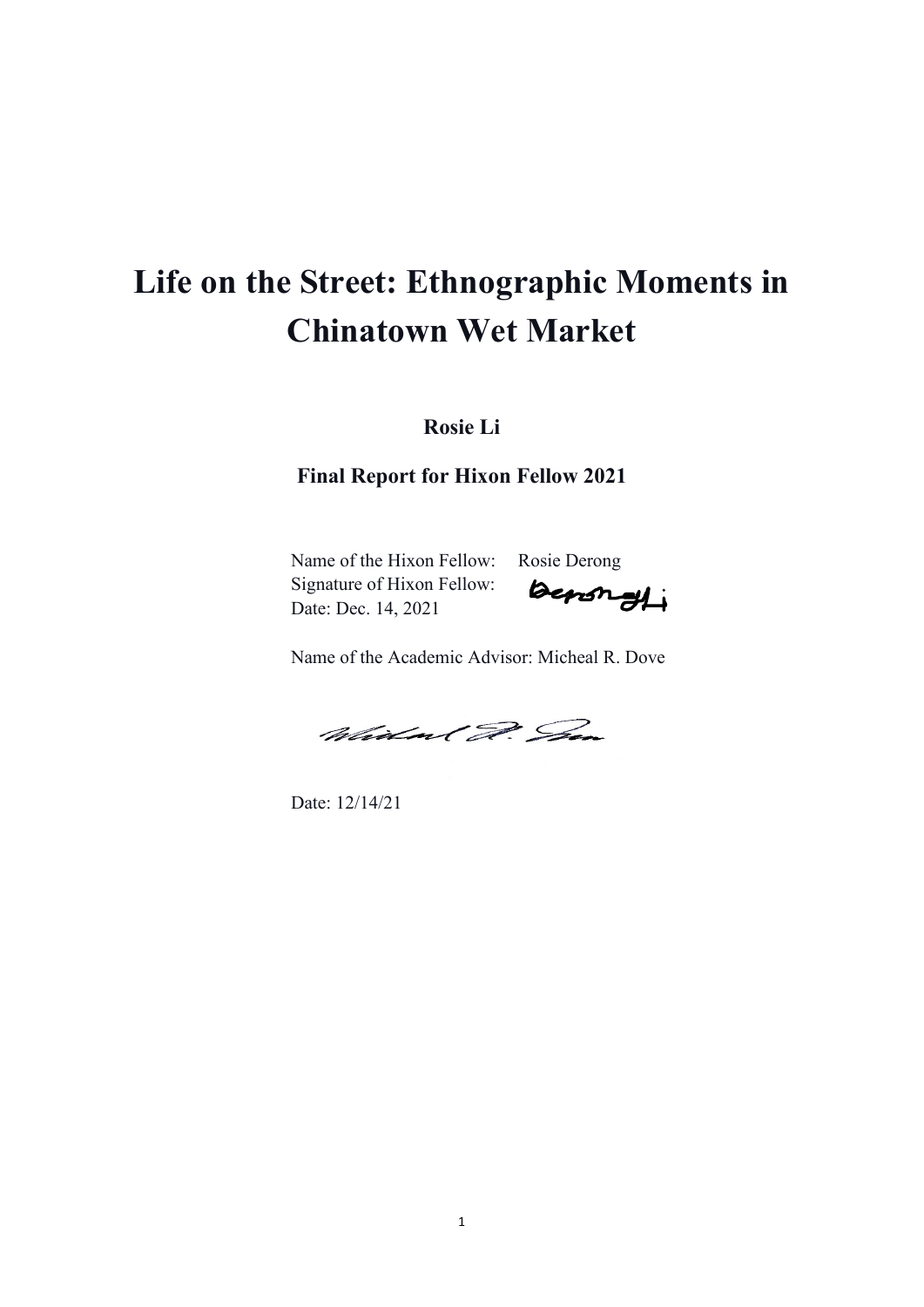# **Table of Contents**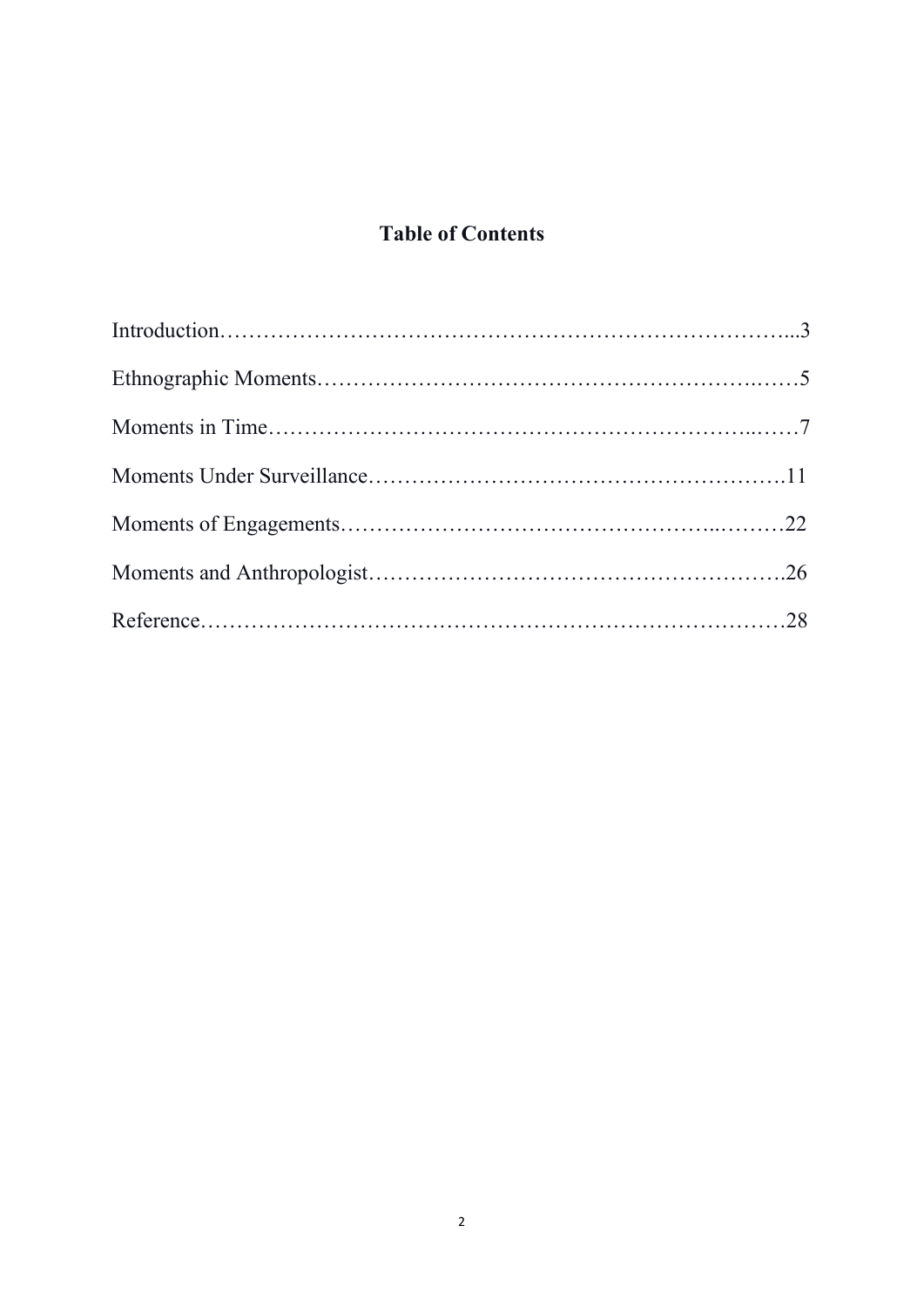# **Introduction**

Cities are eternal attractions to many, and New York City is one of the most alluring metropolitans. Many come to New York City with the hope of finding the most dazzling and beautiful parts of an urban area. New York City defines what a global city is. It juxtaposes the homeless and the billionaire, the beauty and the ugly, and the east and the west. Every day, visitors from around the world would visit Chinatown hoping to find a historical neighborhood that is so exotic, Chinese, and alienated from their own lives. To name a few visitors' favorite contents for a photo:

- The alive crabs fighting with each other in the buckets in the seafood stores
- Durians on the fruit stalls
- Lanterns hanging between the buildings
- The storefronts of souvenir stores

Very few of the visitors focus on the people of Chinatown: the restaurant workers who always smoke in the corner, the fruit vendor who is crippled, the grocery owner who stars on the street as if he is waiting for an old friend to come in. There are two Chinatowns, the one on Tripadvisor or Lonely Planet, and where actual people live and struggle to survive on the street.

Here is a paragraph of description of Chinatown on Lonely Plant's website:

"A walk through Manhattan's most colorful, cramped neighborhood is never the same, no matter how many times you hit the pavement. Peek inside temples and exotic storefronts. Catch the whiff of ripe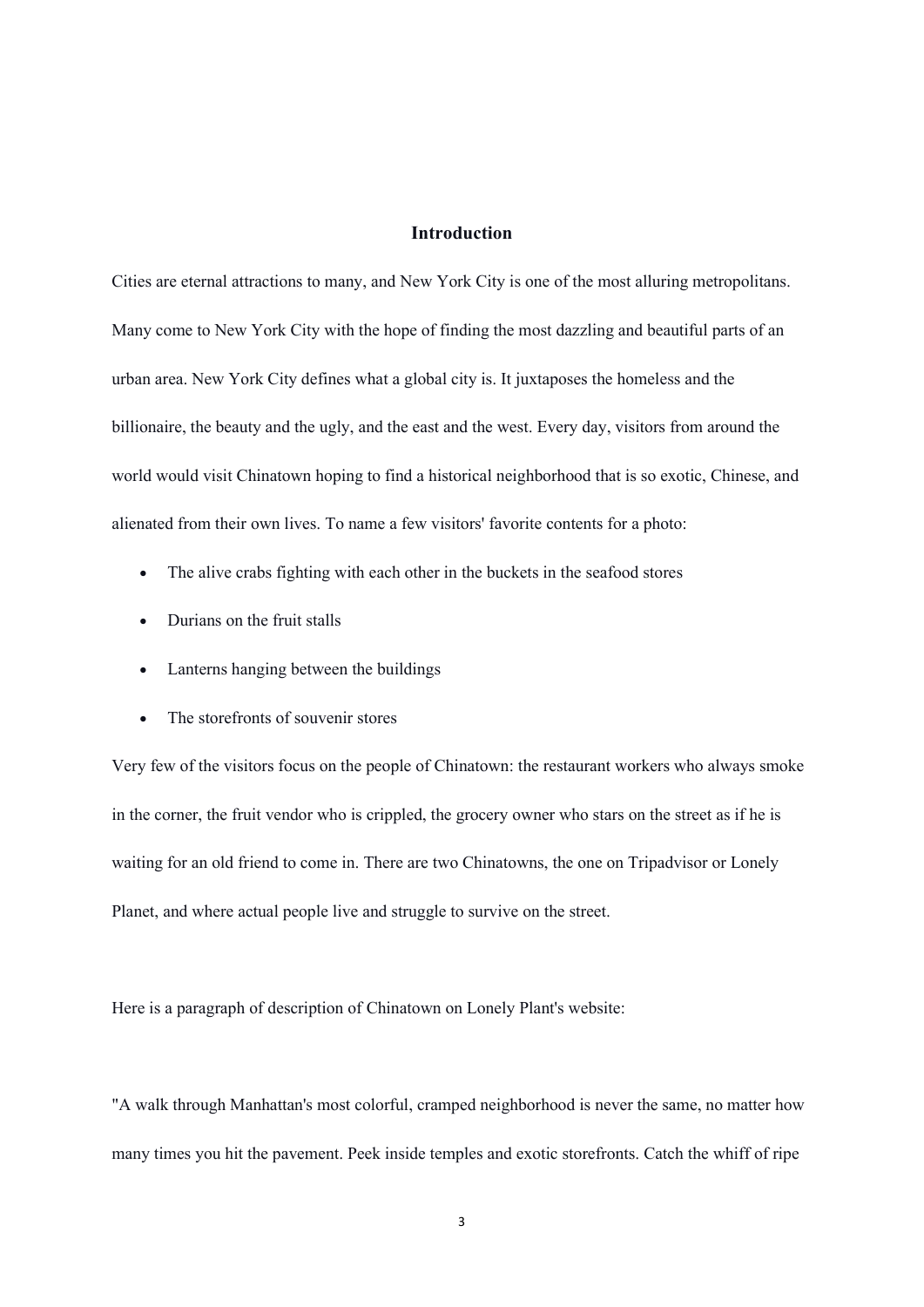persimmons, hear the clacking of mah-jongg tiles on makeshift tables, eye dangling duck roasts swinging in store windows and shop for anything from rice-paper lanterns and 'faux-lex' watches to tire irons and a pound of pressed nutmeg. America's largest congregation of Chinese immigrants is your oyster." (Lonely Planet, 2021)

For visitors who follow Lonely Plant's advice, Chinatown is featured as an ethnic ghetto, a neighborhood that can satisfy one's curiosity about the exotic lifestyles of the Chinese(mah-jongg, eye dangling duck, 'faux-lex watches'…). Not to mention the fact that Lower Manhattan Chinatown has no longer been the largest congregation of Chinese immigrants—Flushing, Queens and Sunset Park, Brooklyn both have a larger Chinese population than Lower Manhattan. (Homeland Security, 2012) The Chinatown in Lonely Planet is more of an imaginary and timely figure that feeds the curious gaze of the tourists.

While tourist magazine tries to turn Chinatown into a flattened figure of tourist attraction to an outsider. This essay attempts to provide another look at a dysnified neighborhood with a misunderstood market structure. Chinatown's wet market setting means that the vendors resemble dendrites of a nerve a cell, extending from core groups with information and receiving impulses from its surrounding environment 24-7. Vendors who work in the Chinatown wet market spend most of their time on the street. Yet, I argue that vending is only part of their life on the street. As individuals and wet market participants simultaneously, they are subject to physical pain, practical difficulties, state surveillance, street violence, and nostalgia. I will also argue that the wet market setting also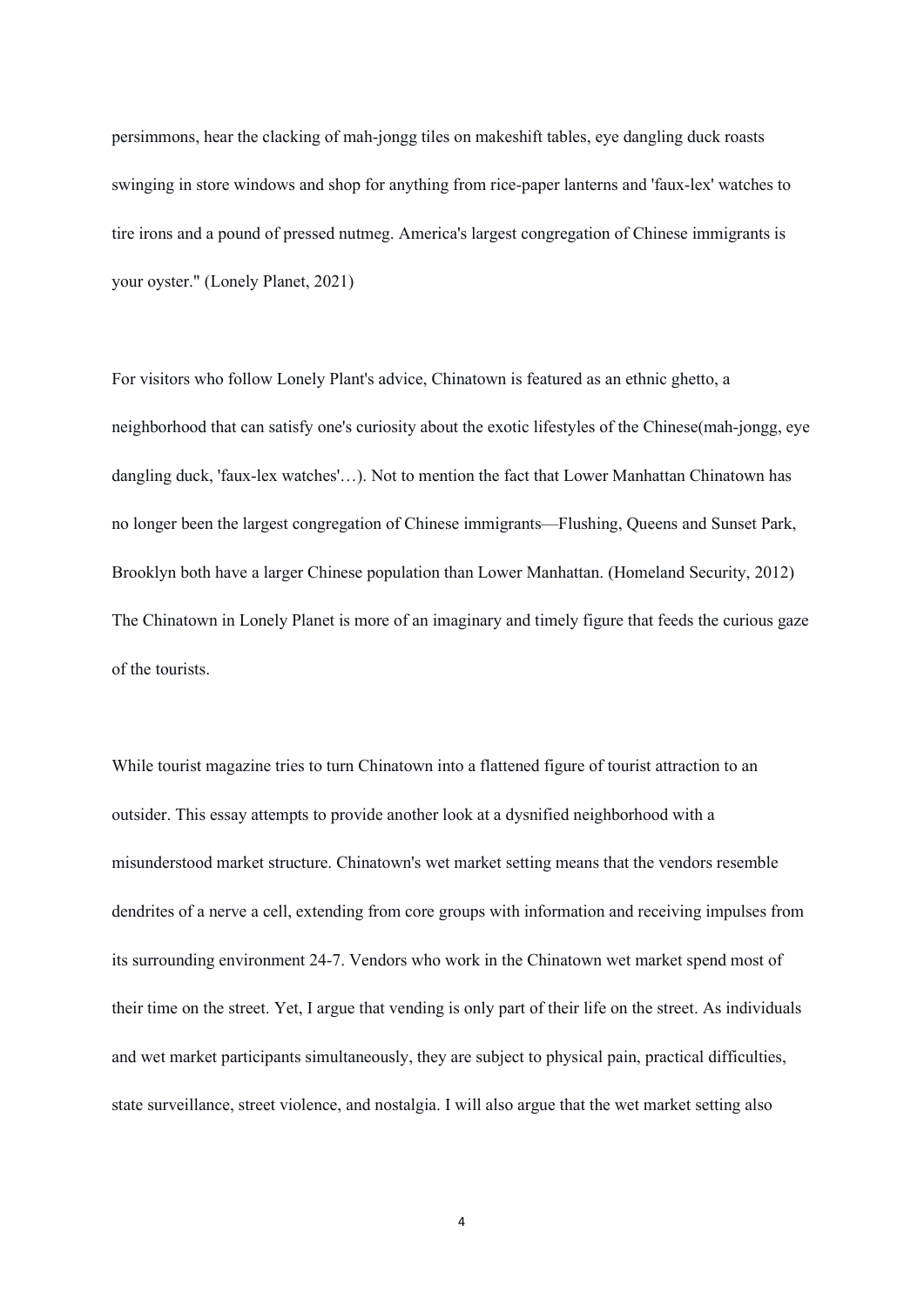means that no vendor stands alone. Occasionally, vendors collaborate and help each other in onerous and anguish times.

This chapter will feature three ethnographic moments in the Chinatown wet market. The three moments reveal the Chinatown community's daily intransigence to urban planning that tries to dysnify, stifle, and compartmentalize Chinatown. In Part I, I will review a day of Sister Jin, a fruit stall owner who works all year round, capturing the latest market dynamics to keep her in business. In Part II, I will walk with a former urban planner and community leader Wellington Chen, exploring Chinatown and Civic Center's entangled relations. In Part III, I will describe the interdependent relations between licensed and unlicensed vendors through a couple's story.

#### **Ethnographic Moments**

In the 1950s, cultural anthropologists shifted their focus from describing the "salvage" in museum collections to establishing anthropology as a systematic discipline that studies the ethnographic presence of isolated "primitive" people. (Redfield and Friedmann, 2006 p.vii) Robert Redfield, in especially, challenged that tradition that isolates "primitive community" from a wider world. His research in a village in Mesoamerica indicates that it is not a static, isolated community but rather local, traditional cultures that engage and are within the influence sphere of a complex urban culture. (Redfield and Friedmann, 2006 p.vii) Showing in their correspondence, Friedmann adds to Redfield's conceptualization by suggesting the adaptation of an interdisciplinary approach and drawing on historical, philosophical, and other kinds of research in peasantry study. (Redfield and Friedmann, 2006 p.viii) Redfield and Friedmann are interested in the peasants' world views and "everyday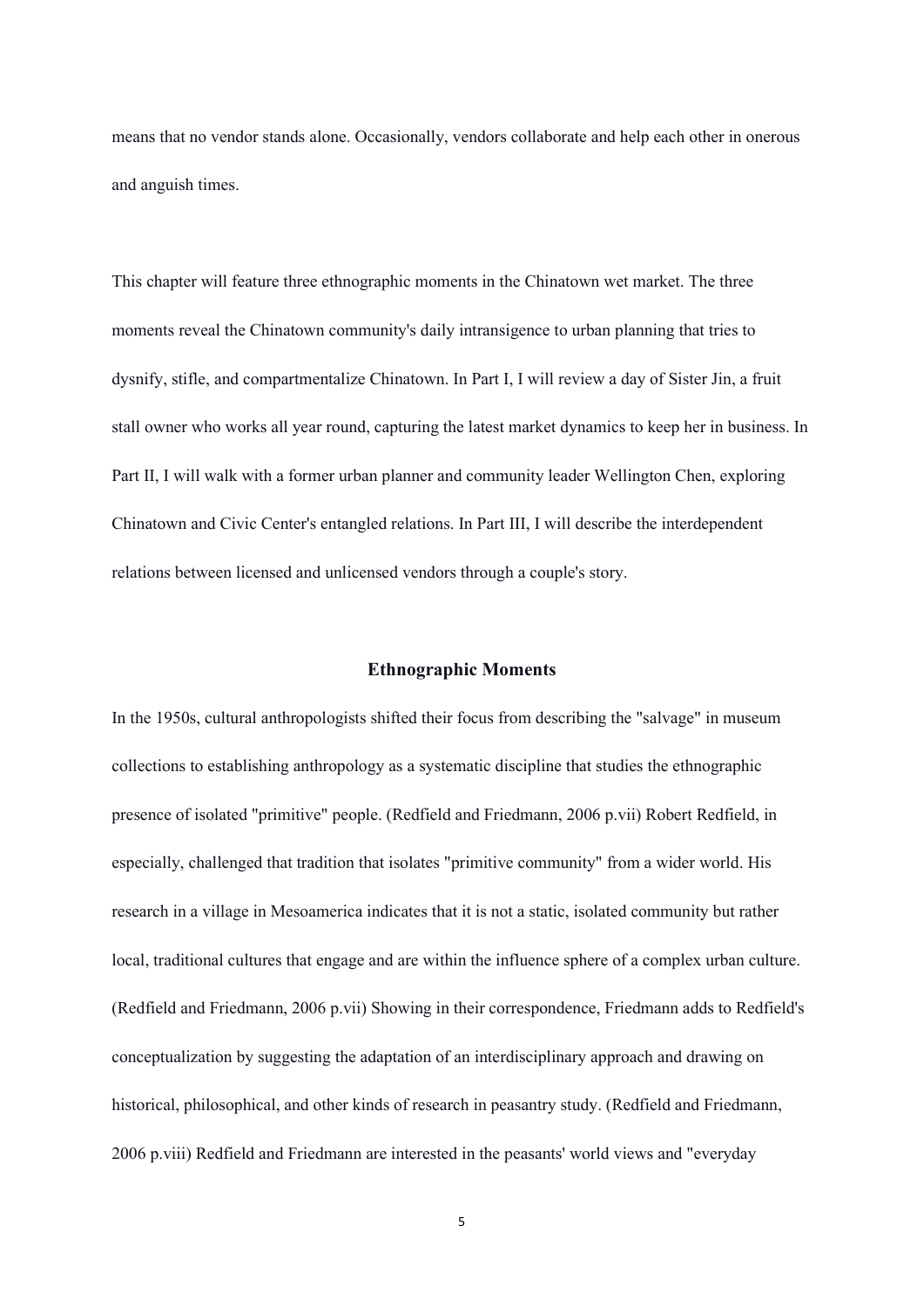philosophy." Redfield's methodology is to put the local community back into their everyday experience instead of judging them from the stand of point of a Westerner. Friedmann agrees with this approach and emphasizes how it helps to understand peasants' expression of precariousness and commented that:

"From these results, a broad understanding of every human phenomenon, a tendency to see something plausible in every human weakness. It also helps to explain a certain restraint in everyday behavior, particularly remarkable in a region where the passions are naturally fierce: people speak little and what they say is measured and precise; even when pointing to the hopelessness of their position, there is little tendency toward self-pity or playing upon the pity of the visitor." (Redfield and Friedmann p.11)

The ethnographic moments of Italian peasants in Redfield's "La Miseria" also put their narratives against the authorities and explore peasants' response to state's rhetoric and exploitation in a form of a conspiracy of silence. (Redfield and Friedmann p.15) Thus, depicting peasants' everyday life helps us conceptualize their relation to a broader world. From a moment in their life, the anthropologist could gain insights into how they decide to do what they do. Moreover, their everyday modes of living--how they work, engage with each other, talk about their work and their concerns--reveal their relation to a more extensive infrastructure of ideas and practices.

In Lower Manhattan Chinatown wet market, I study the moments of their lives. The ethnographic moments I found them in will help us understand them as human subjects living not by years or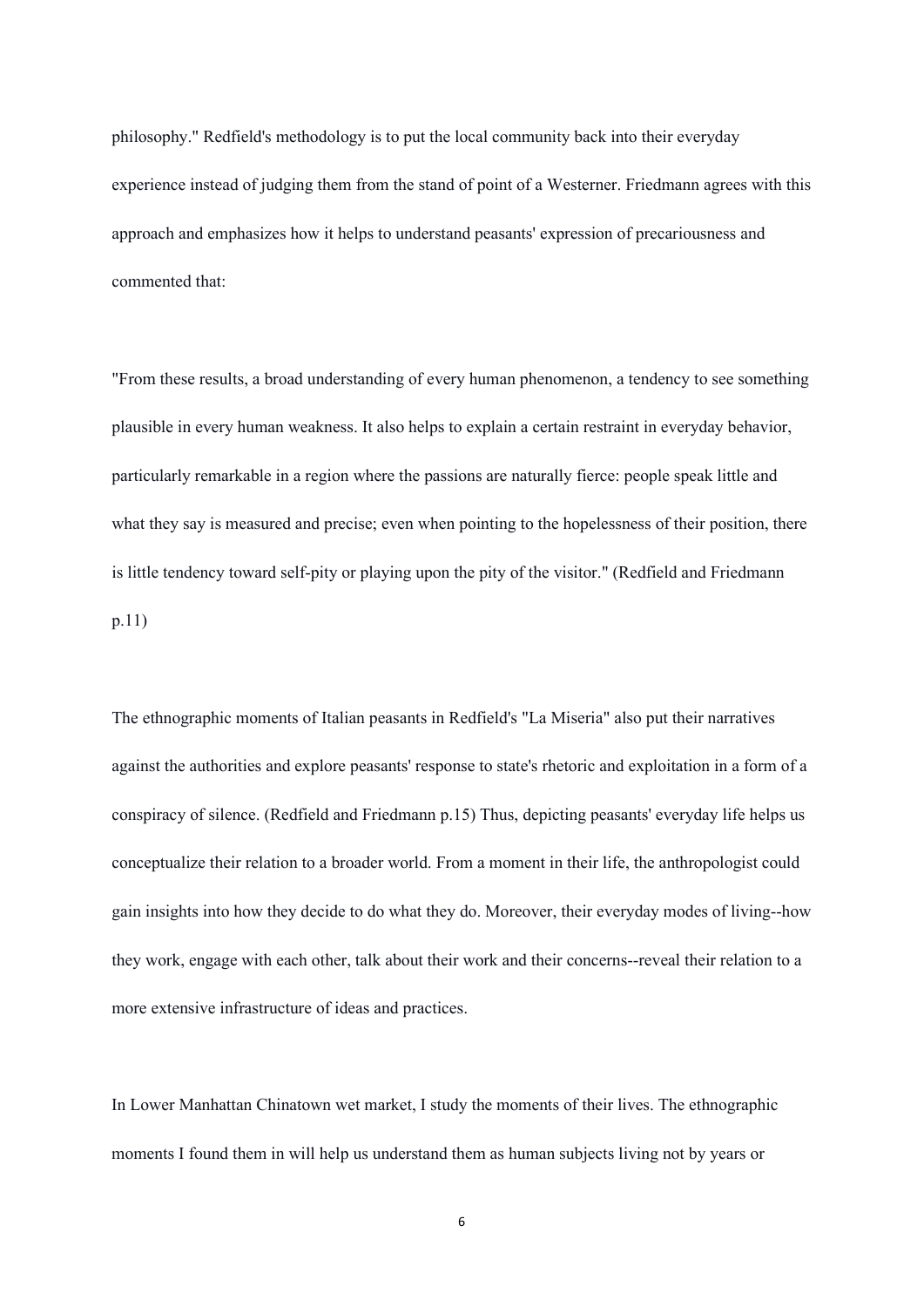months or days, but by moments. Their livelihood in the wet market precisely depends on their sensitivity to every moment in time, every moment they encounter the state, and every moment they engage with each other.

# **Moments in Time**

Let us familiarize ourselves with the layout of the wet market in Chinatown first. The wet market in Chinatown comprises three styles of vending: the licensed vendors who vend on a mobile cart, the unlicensed vendors who rent a storefront and operate, and the unlicensed vendors who built their stalls with cardboards and planks of wood at street corners. While each vendor seems independent, they relate to each other like polyps on the same coral reef, sharing distributors, information, and taking care of each other.

Urban streets are no easy working environment. Chinatown wet market worker is undoubtedly among the most hardworking and onerous jobs one can find in New York City. Spending over 12 hours a day on the street, their days are long and painstaking. Sister Jin has been selling fruits for over 20 years on the same street in Chinatown. She immigrated from Toishan, China, and married a Vietnamese man who already had 4 kids from the previous marriage. She doesn't speak much English, but she can pronounce "Columbia University," where 2 of the kids went for medical school. She showed me a family photo of her, her husband, and two boys. Although she is the stepmother, she is very proud of them. In the photo, she dressed appropriately, but her wrinkled face and dumpy statue expose her hard work. The strain in a long term of years has told severely on her health. She is a bit crippled and couldn't stand for a long time. Most of the day, she sits on a special highchair as tall as the stall so she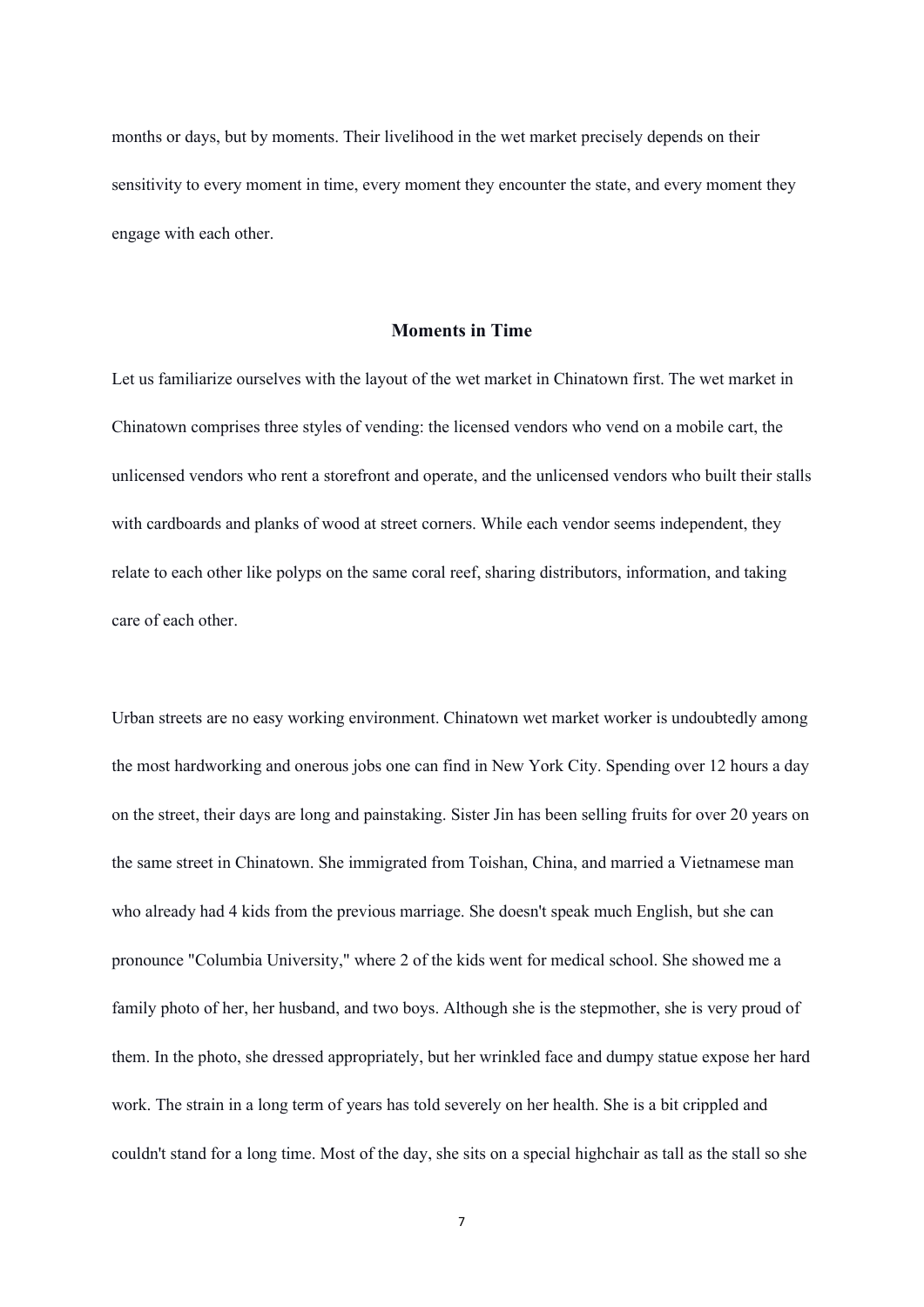can oversee her workers. On the day we met, I was doing my routine observation right next to her stall. One customer mistook me as a stall worker and asked me where the plastic bags were. I quickly grabbed one behind the stall, and she immediately paid me. I handed in the money to the owner, and she looked me in my eyes and said in Mandarin with a Toishan accent: "Thank you, little sister." Since then, I became an unofficial helper on her team, "a warm-hearted little sister who is doing community service as schoolwork," as she introduced me to her coworkers. "Interning" for Sister Jin helps me visualize a day of a wet market worker in Chinatown.

Vendors like Sister Jin have their street economic strategies. Sister Jin is a licensed vendor who owns 9 mobile carts. Thus, her stall blocks one side of the street. The most attractive and seasonal fruits occupy the street corner adjacent to Canal Street, the major traffic artery of Chinatown. Fruits that can be found all year round, such as apples, pears, and oranges, are less popular are stacked by the end of the stall. The layout of her stall makes sure that a customer can find a variety of fruits as they walk along the street. The busy commuters and visitors would be attracted by the most time-sensitive and expansive seasonal fruits at the bustling traffic intersection. The seniors who live in Chinatown are more price-sensitive than the commuters and visitors. They would rather avoid the populated Canal Street and enter Sister Jin's stall from the other end where yearlong and discount fruits can be found. The placing of the fruits shows the owner's promotional strategy. Based on their observation of who purchases what and when they purchase it, the owner designs the layout of their stall accordingly.

Moreover, the layout and the price are subject to change every minute. I always found it difficult to tell my friends how much some fruit on a particular day was. Even on an average, sunny day, peach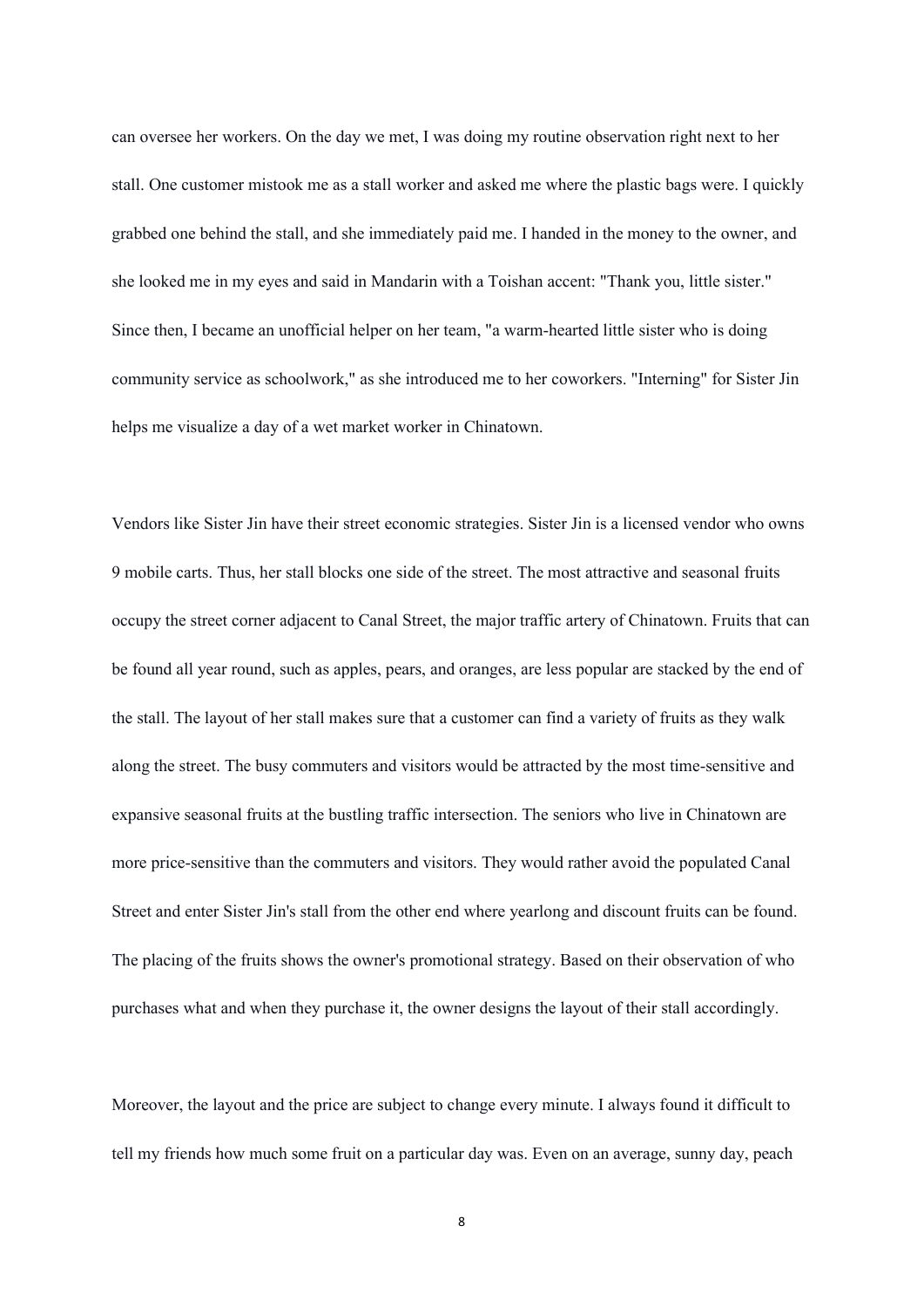can be worth 2 dollars in the morning and 1.5 dollars at night. In a few days, its price will drop to 0.5 dollars. The reasoning behind the practice is that the vendors would change prices according to the condition of the fruits. Size, texture, sweetness, locality, and freshness are critical to the retailing price of fruit. For example, when Sister Jin's team was on a water break, she opened a watermelon and shared it with the team. When she realized the watermelon was not as watery as she expected, she lowered the price immediately. "They [the watermelons] need to go as soon as possible…the longer I store them, the worse they taste. By the end of the week, they will be tasteless and valueless," Sister Jin explained.

A wet market setting typically means vendors do not have access to refrigerators. Vendors will have to pay for refrigerated storage for the leftovers of the day. Thus, for owners like Sister Jin, it's crucial to predict the daily and weekly popularity. If the expecting profit does not make up for the storage fee, she will be losing money.

Chinatown wet market vendors are constantly trying to minimize labor costs. Compared to other costs, labor costs comprise a small part of the total cost. Sister Jin has two long-term helpers and two part-time workers who transport products from the storage to the stall using pushcarts. Her stepdaughters, Dora and Emily, would join the team after school and on weekends. She also has herself—there isn't one day I didn't see her present at the stall. Although Sister Jin is the stall owner, she is still working class. She owns enough to send two kids to medical school, which does not put her in a better working environment or suggests working fewer hours.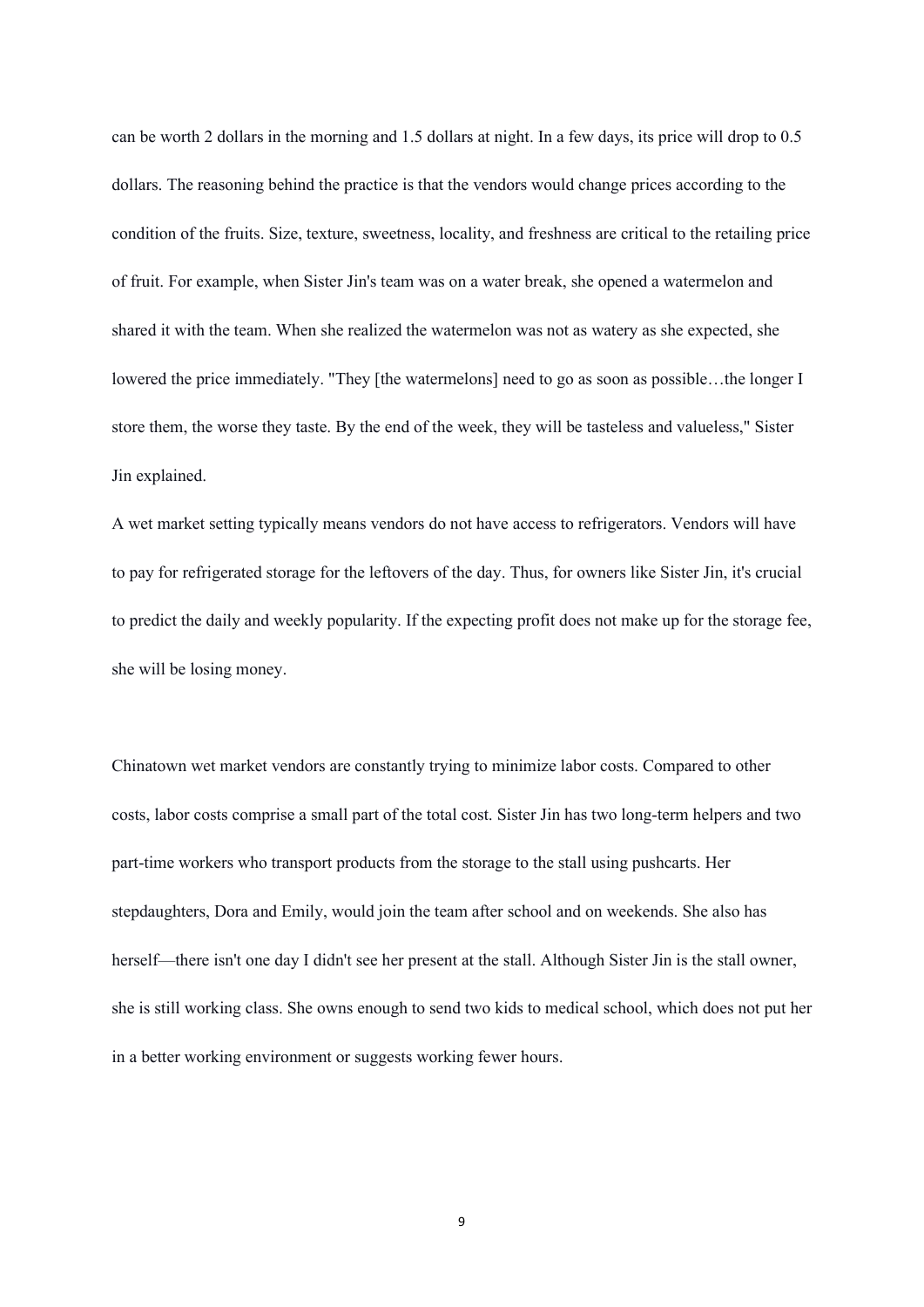As I spent more and more time with the vendors, I realized that many of them walked a similar path. They came to New York City as undocumented immigrants. They worked for their relatives or friends for the first few years, days and nights, to pay their debts to the snakeheads. Once they are debtless, they start saving up and looking to legitimize their legal status. In another year or two, they started having kids and saving up for their future education. The first generations themselves do not have a lot of time for themselves. Sister Jin began to set up on the street at 8:30 am. She only eats two loaves of bread a day, one at 11 am and another at 4 pm. Both times are earlier than mealtime, so she can finish her meal cursory and start attending to customers who walk out of the office for lunch.

Besides self-employment, another way to save up labor costs is to hire acquaintances. Many workers are the owner's family members, relatives, or countrymen. Providing a job for a newly immigrated fellow countryman is both a gesture of benevolence and a tactic to suppress the cost. The newcomers, many of whom are undocumented, cannot negotiate the wage with their boss and take it as given. The undocumented workers in Chinatown wet market are vulnerable and often suffer from sprains and strains. Repetitive and arduous work has torn up their bodies. Many vendors and workers I talk to suffer from joint pains and muscular injuries. Once, a worker of Sister Jin's had his right hand cramped heavily and dropped the fruits he was trigging to the ground. Sister Jin asked him what happened, and the man said hehe's felt a burning pain in his palm. I checked his hand and helped him stretch the muscles. As soon as he felt a little better, he returned to work. I told him that he should find a doctor, and I heard him murmur: "But there is no time to take a rest…" (Field note p. 10). Sister Jin didn't offer the man a day off the entire time. Including Sister Jin, these wet market workers do not have time to rest. If Sister Jin does not open, her workers will find another daily job. If she stays out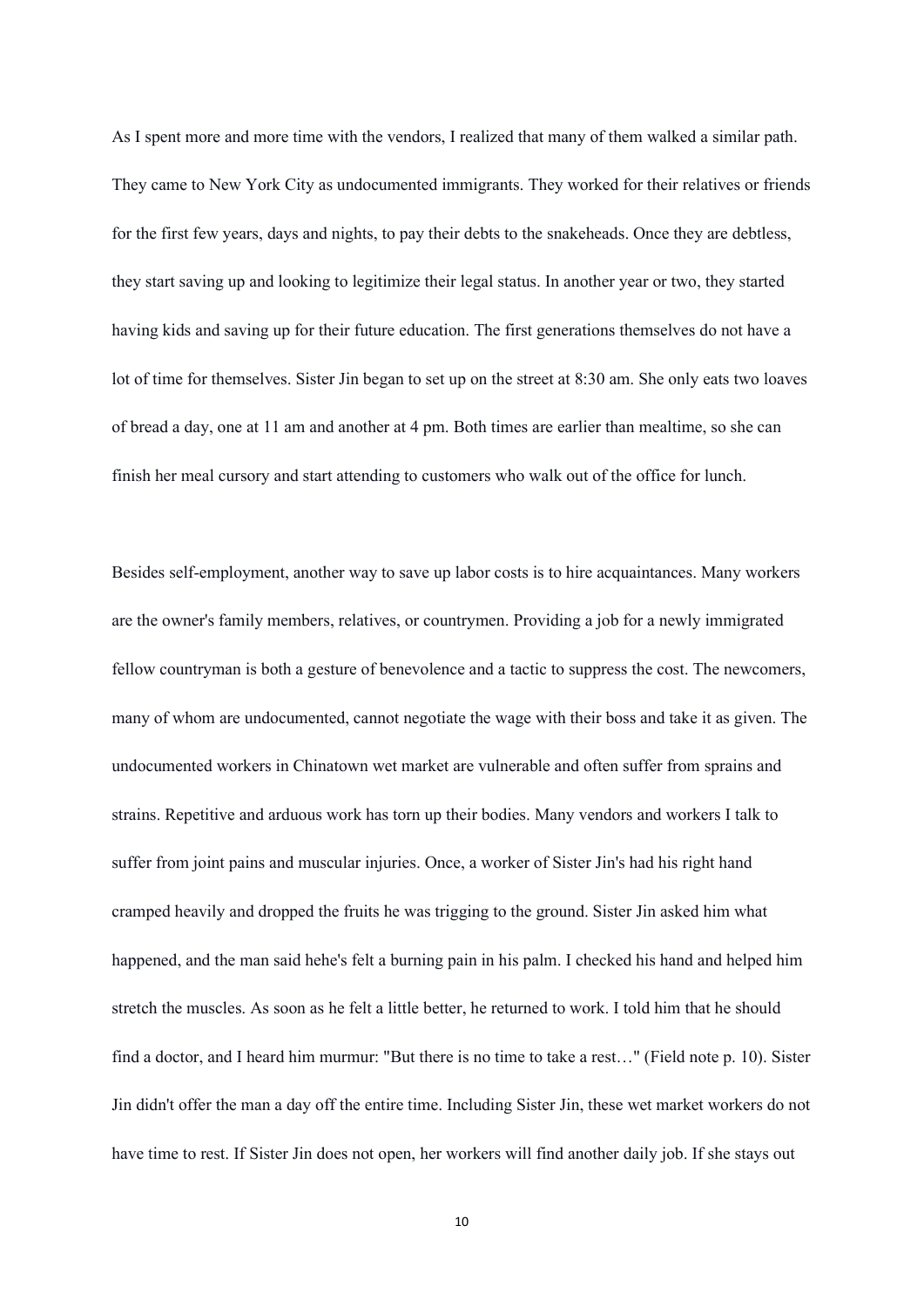of business for more than a week, she will lose track of the latest market dynamics. Her sensitivity to costs, customer needs, and product quality will soon go stale. She opens 12 hours a day, 7 days a week, and only takes 1 day off on Lunar New Year's Eve. There is no time to rest for Sister Jin and everyone because their stall's survival depends on their uninterruptible daily presence in the community.

Sister Jin's stall resembles many others in Chinatown. Together, they comprise the Chinatown wet market, a marketplace assemblage that supplies fresh fruits, vegetables, seafood, and meats to the Chinatown community a wider world. Sister Jin's stall serves mostly individual customers; some vendors primarily serve restaurants in Chinatown or other neighborhoods. The hustle and bustle streets of Chinatown are their battlefields for livelihood. Many of them work in the wet market because there aren't many jobs for an immigrant who does not speak English and has a limited skill set. The wet market helps them put down their roots in an urban environment. However, working in a wet market also means long working hours and low pay. A few workers told me that they receive about 80 dollars a day, a wage that is way lower than the minimum wage of New York City. I provided compensation for interviewees at 20 dollars per hour. Yet, none of my coworkers has a complete hour to take the interview. They are constantly working on various jobs: attending customers, weighing fruits, receiving and organizing products on the stall, opening umbrellas when it's sunny, installing lights when it gets dark… Leisure time is a precious resource for everyone working on the street.

# **Moments Under Surveillance**

11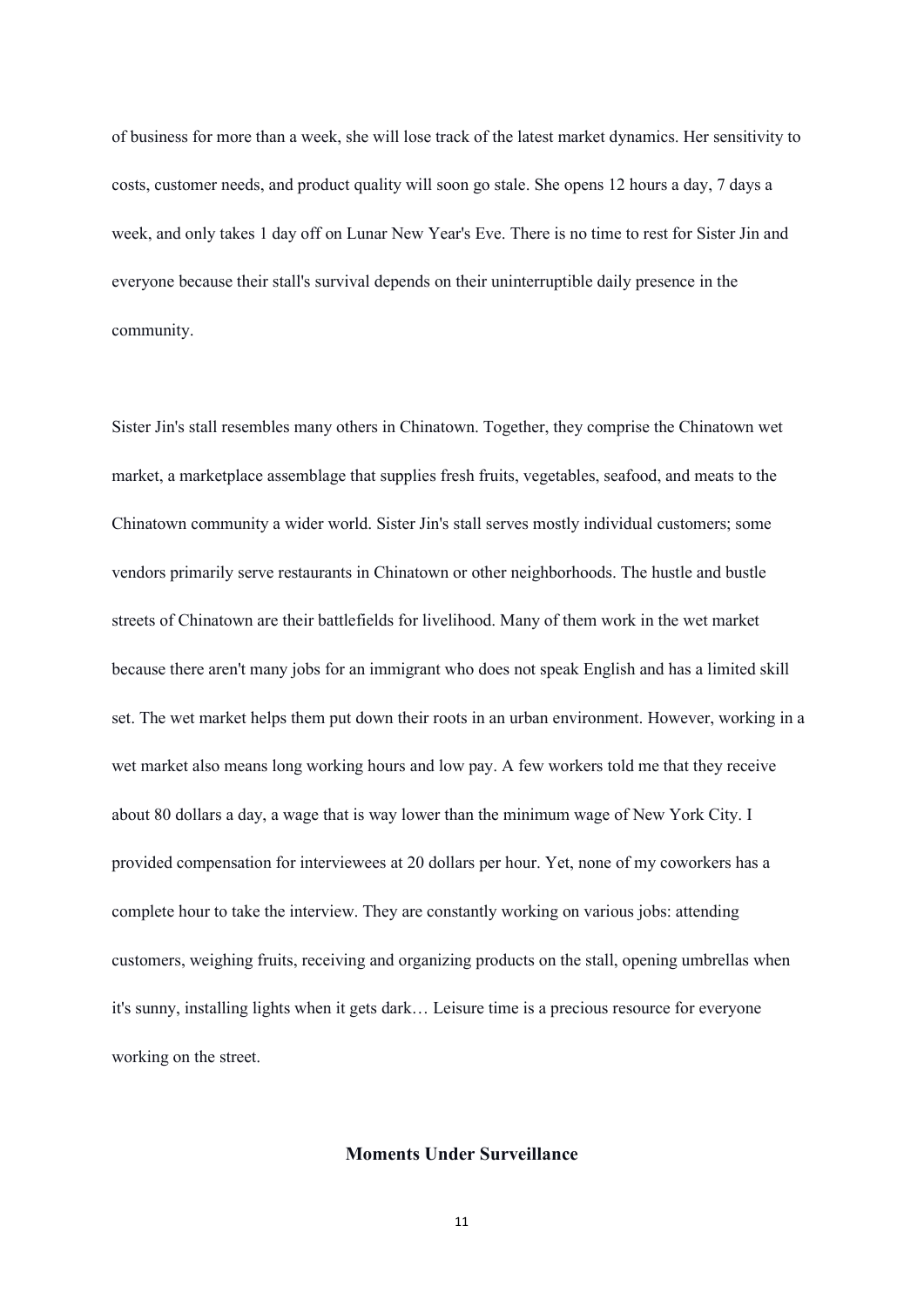Another element that overwhelms the Chinatown community is state presence. Neighboring the Civic Center, Chinatown has been receiving more and more surveillance from the state. However, although surveillance does not physically harm the community, it is slowly killing Chinatown and its vitality in the long run for the local community members. Wellington Chen is the first informant who systematically reviews this issue. After many walks with him in Chinatown, he showed me the moments under surveillance in this community.

Wellington has a rich experience working with the Chinese community in New York City. Born in Taiwan and grew up in Singapore, Hongkong, and Brazil. His dad died of a shipwreck when he was young. His mom took him and his younger brother to Brazil and New York City. He attended high school in NYC and trained to be an architect. He worked as a city planner for many years. He was also the first Asian American to serve as a Commissioner on the New York City Board of Standards and Appeals. He works as the Executive Director of Chinatown Partnership and Chinatown Business Improvement District. He also sits on the board for several non-profits, including the Metropolitan Museum of Art, Queens Economic Development Corporation, and Asian American/ Asian Research Institute. In addition, he served on the board of trustees for the City University of New York for many years.

Wellington spoke of his mom a lot. Besides being a mother, she was a nurse, a feminist, and an activist. She advocated for women's rights since she was young. His mom cares about hygiene a lot, so she influenced Wellington to be detail-oriented and tidy. In the annual report of Chinatown Partnership, it was clear that cleaning the streets and removing graffiti were two core missions of the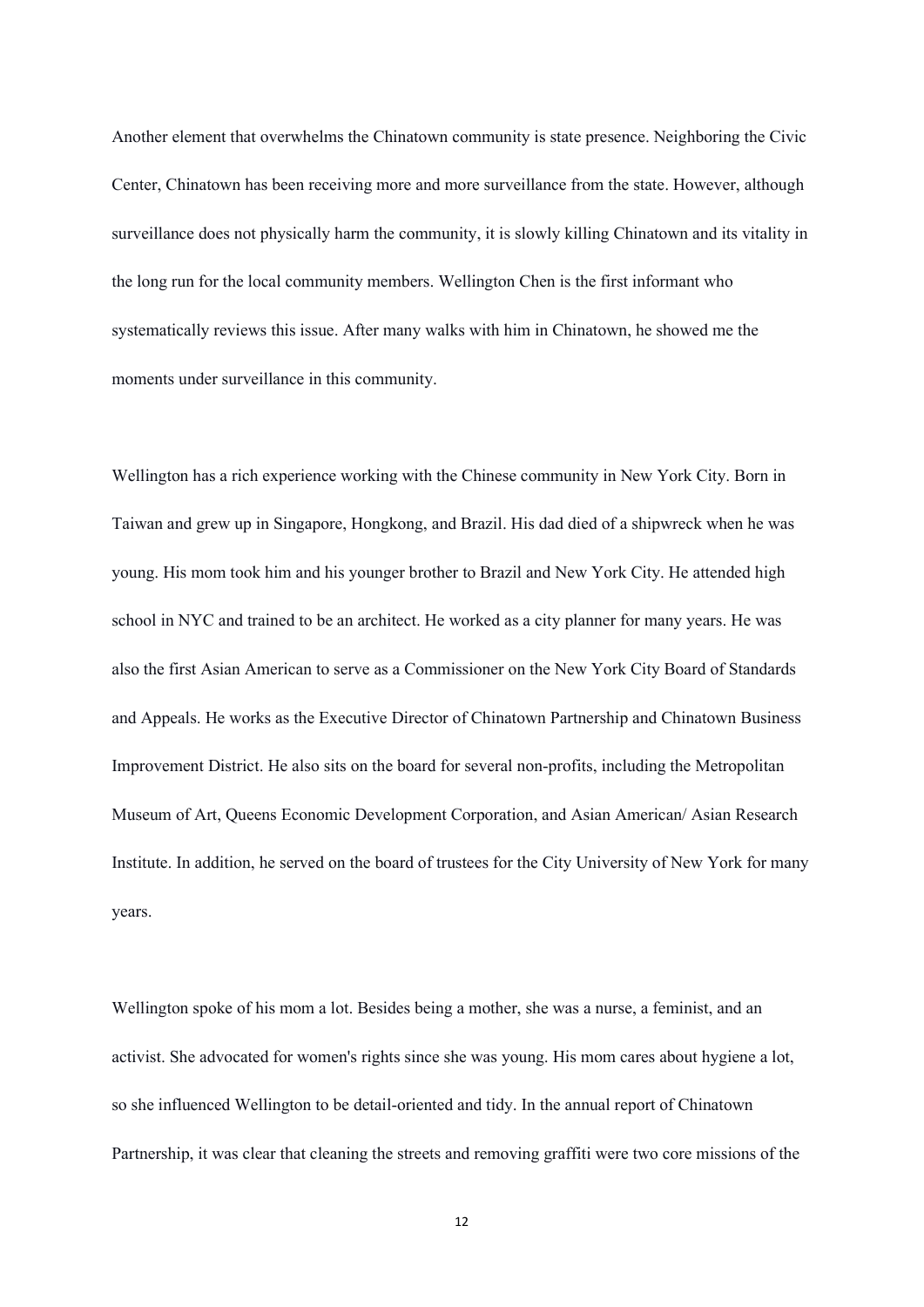crew. Wellington's family education led him to focus on infrastructure rather than service and communication. In doing his job, it was apparent to me that he only interferes with the business owners when he must. His focus has always been on improving the public spaces, not the private ones. The tragedy of the commons is very present in his daily work: many residents and business owners dispose of garbage at the public corners so they can save the garbage collecting fee. It would then be Chinatown BID's burden to clean up the corners and put them into garbage bags so the city garbage team can collect them.

We had a few conversations about the layout of Chinatown. Wellington believes that the most potent problem with Chinatown and its vitality is the existing urban planning. First, the streets are old, narrow, lacking adequate infrastructures such as sewage systems, signposts, and night lights. For example, only one small signpost directs people to Chinatown from the Brooklyn City Hall subway station, and there is none from the Canal St. subway station. Inside the Canal St. station, a mosaic collage decoration says "华埠" or "Chinatown" in Chinese, but I didn't find any sign that says Chinatown in English, even though 4 out of 6 exist are at the entrance of Chinatown. If one comes out of the subway, it would be unclear where Chinatown is, even though it is a few blocks away. Lack of signs leads to it makes Chinatown invisible to many visitors. Besides lack of signs, the federal and municipal buildings create visual barricades and block Chinatown from pedestrians.

When people walk on urban streets, they tend to see new, tall buildings within their sight. Historical buildings are much smaller in scale. If we look at the map of Chinatown, it is unclear that Chinatown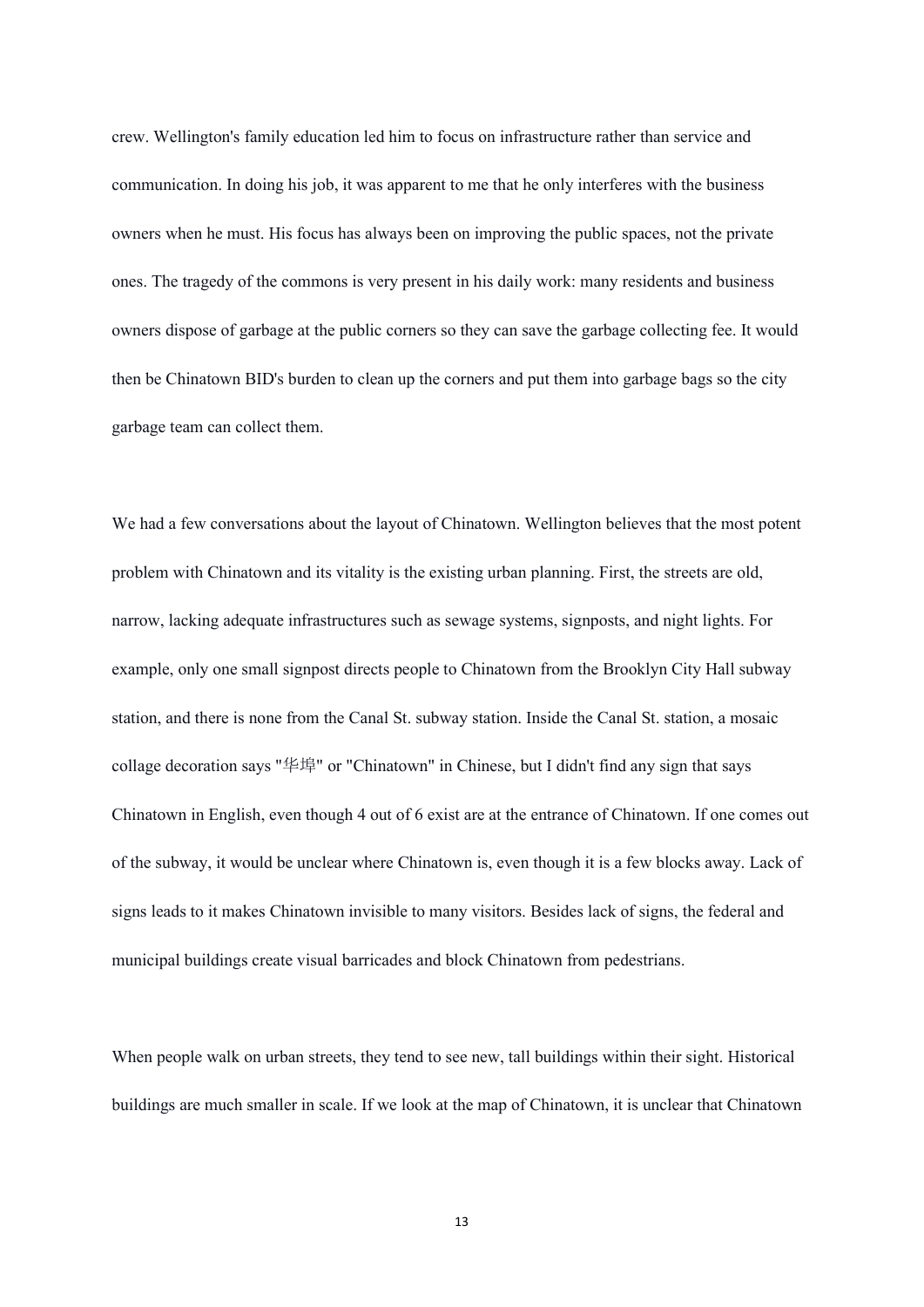is under the shade of the federal buildings. A map such as Figure 1. flattens the landscape and blends Chinatown with its surrounding skyscrapers.



*Figure 1. Map of Chinatown*

*This is the latest version of a map designed by the Department of Transportation and distributed by Chinatown Partnership. It is challenging to see the difference in skylines between the Civic Center and Chinatown from this map.*

In Wellington's office, a photo presents a different view. In Figure 2. Chinatown is besieged by tall federal buildings with an average height of over 20 floors, while most Chinatown buildings have 6 floors or less. "Trump built a wall between the States and Mexico, and that's controversial. The federal buildings have blocked Chinatown, and no one talked about it," Wellington commented. Urban planning is a dilemma that has concerned the Chinatown community for decades. Visual blockage means that when visitors come out of the subway, they would have problems locating and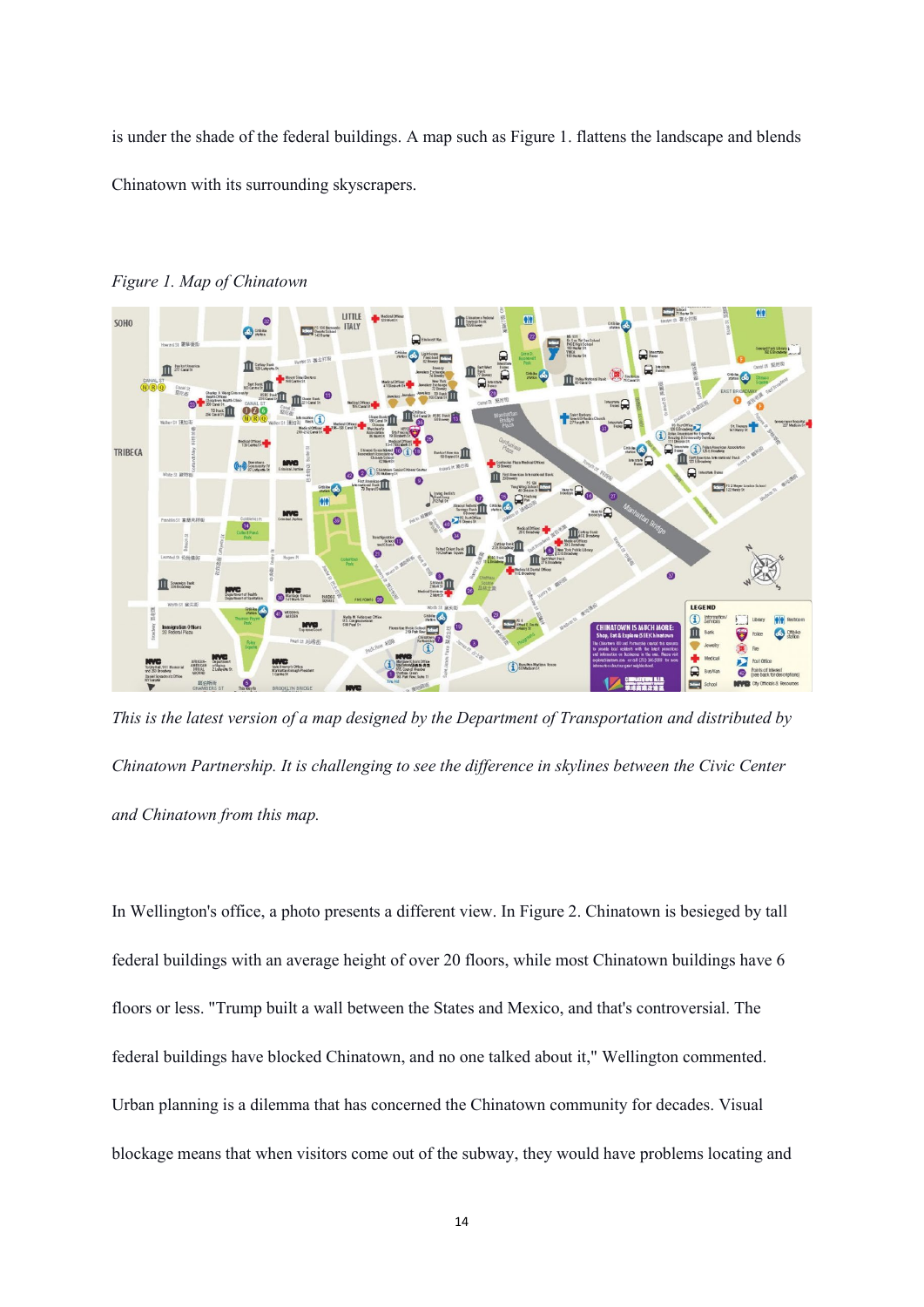navigating away to Chinatown. Foot traffic to Chinatown would decrease accordingly. In Wellington's opinion, Chinatown cannot expand to the south of it if the federal buildings remain in their positions.



*Figure 2. A Look of the Civic Center on Chinatown Street*

*The grey building in the back is the Louis J. Lefkowitz State Office Building, home to Manhattan Marriage Bureau and New York Supreme Court.*

Suppose one tries to list the federal buildings next to Chinatown. In that case, one will find every single bureau an illegal immigrant wants to avoid: the Department of Homeland Security, the Social Security Administration, the office of U.S. Citizenship and Immigration Service, the Federal Bureau of Investigation, the Internal Revenue Service, the New York City Health Department, and multiple courthouses and the detention centers attaching to them. These buildings post visual blockage of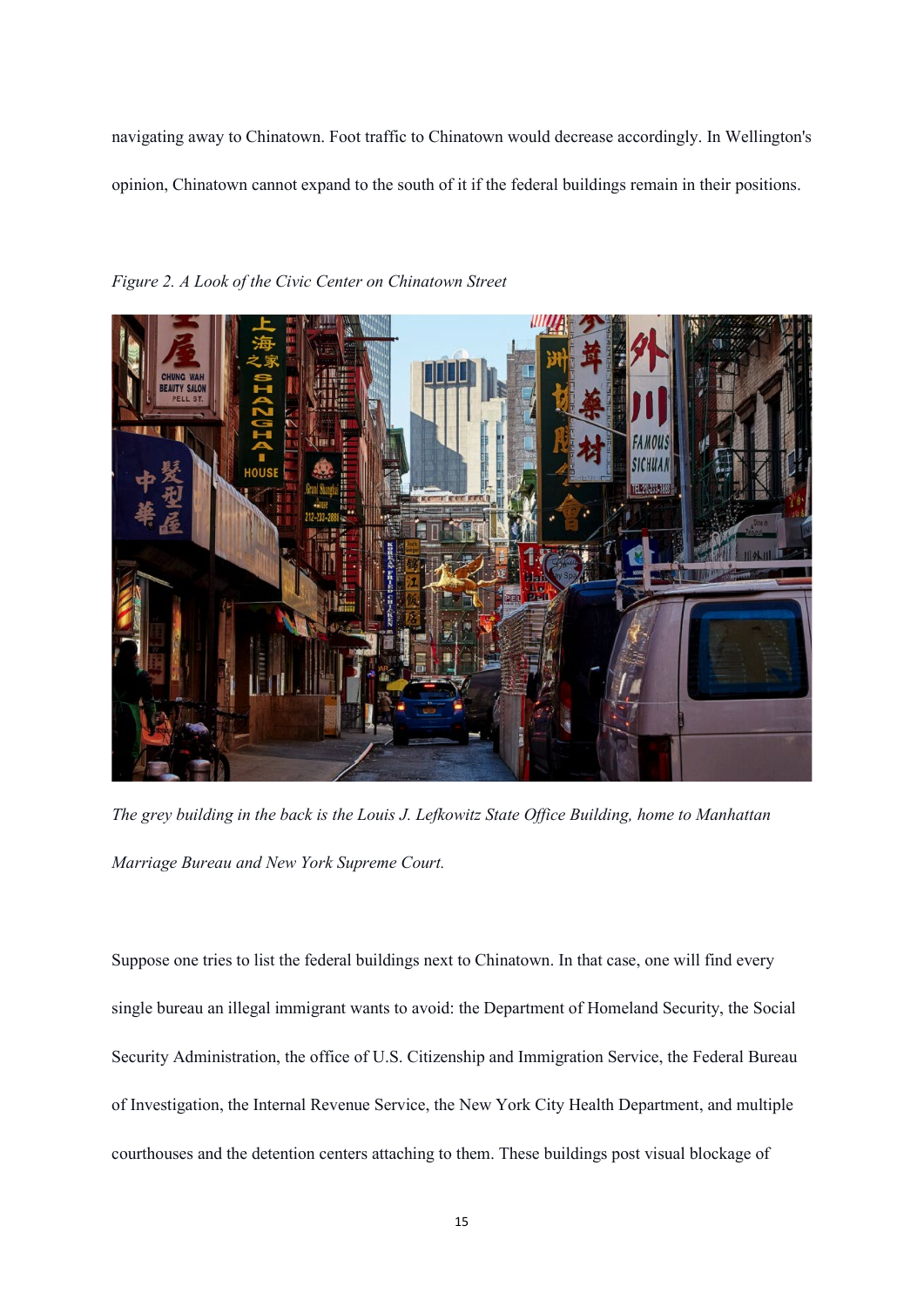Chinatown and resemble the systematic and structural barriers that an immigrant needs to deal with daily.

The pressure of living under bureaucracy is a significant part of Chinatown vendors' configuration of life. It's one of their primary concerns to avoid fines. In my conversation with Alice, a female tea shop owner in her 40s, she mentioned that she follows every single COVID protocol required by the city and the State because an official from the Department of Building publicly scolded and warned venders on her street to follow all the protocols even though shop owners on other parts of the city never took them seriously. Alice felt embarrassed by such a visibly public education if not humiliation. Like Alice, all vendors I visited in Chinatown knew precisely which time of the year their scales would be inspected, how much they would be fined if they provided undegradable plastic bags, or how much they would be fined if they broke one of the COVID protocols. People are trained to be sensitive and cautious of Chinatown's rules, norms, and regulations. For them, official presence is part of their business, too. The Civic Center is the hub for thousands of government workers, and Chinatown is their most convenient place for lunch. It is nothing surprising for the vendors to serve a customer one day and find them with inspection forms and tickets at the front of the store the next day. Chinatown and the Civic Center are more entangled than it appears to be.

Besides the Civic Center's physical and symbolic encroachment of Chinatown, people working for the Civic Center have more parking spaces than the Chinatown community members do. Jingrong is a grocery owner in his early 60s. Running a small grocery for over 15 years, he gets used to hiring pushcart men to unload his products from the distributor's truck to his store. His store locates on a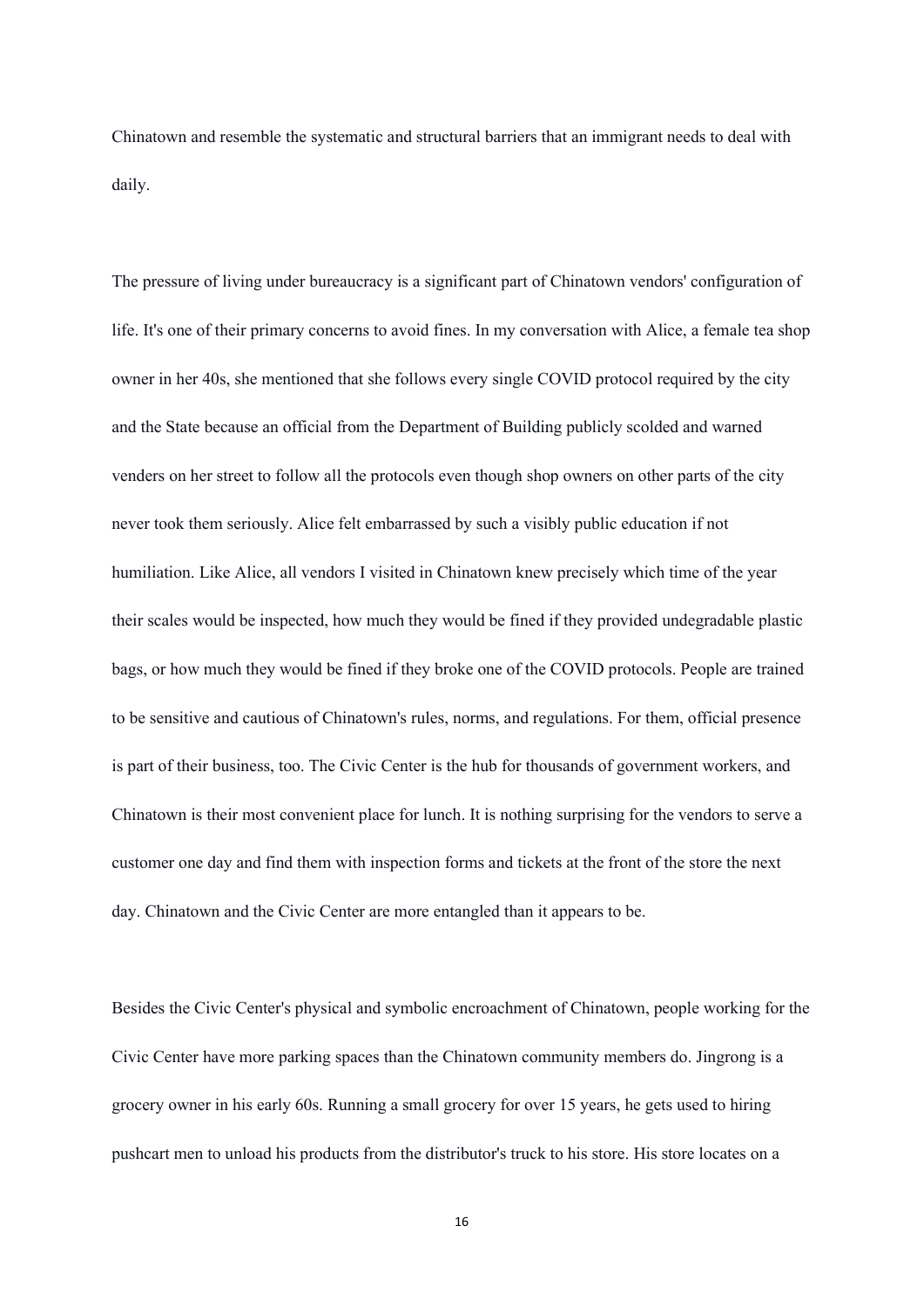narrow one-way street with parking spaces on both sides. In the ideal situation, the truck would park at the parking slot right in front of his store so he can directly unload the product from the truck to his basement. However, that slot is often occupied by a vehicle with a special parking permit that says "state/city official parking." Once, Jingrong found a police car parking in front of his store for over 48 hours and he had no means to complain. Jingrong's distributors can only park on another street or park illegally and have workers deliver products from the truck to his store. For decades it's been a rule that certain officials who work in the Civic Center can park on Chinatown streets with no charge and no time limit. (Field notes, p.13)

A study funded by the city, *Chinatown Street Revitalization* (1976), confirms that residents do not contribute significantly to chronic parking congestion. The report concludes that the congestion is more of heavy tourist, shopper traffic, daylong truck movements. The city believes that congestion results from the scarcity of parking space. However, based on my field research, the problem is tourists', shoppers', and truckers' lack of access to street parking since court and police officials can park on all streets in Chinatown at no charge. Wellington is aware of such a problem and has worked with the Department of Transportation to solve it. He proposed that the public officials take public transportation to work twice a week, but the Department of Transportation turned down his proposal. The power asymmetry between the Civic Center and Chinatown is tremendous. The Civic Center and Chinatown are not two unrelated neighborhoods of New York City.

Over time, Chinatown has been a sub-neighborhood that serves the needs of the Civic Center and the rest of the city. An important timing that signifies the recession of Chinatown is 911. I was shocked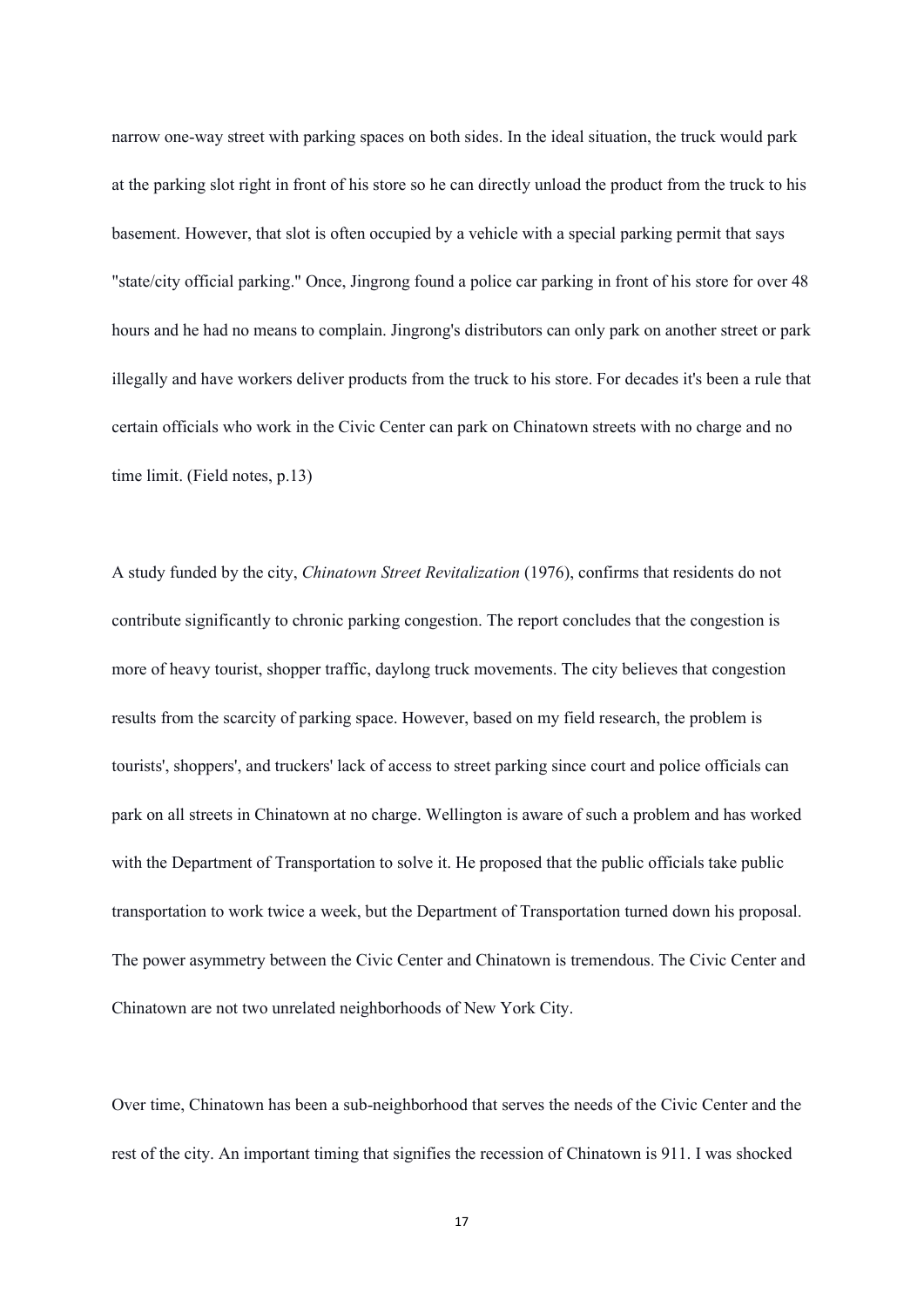when I found out that Chinatown is less than 15 minutes walk from Ground Zero. The media rarely discuss 911's impacts on this neighborhood over the years. Right after 911, Chinatown south of Canal Street was in the "frozen zone," in which all vehicle and non-residential pedestrian traffic was prohibited. For nearly two months, Chinatown residents and businesses were effectively isolated by the loss of telephone service. (MOCA, 2021)

Local to Manhattan Chinatown, the Museum of Chinese in Americas (MOCA) interviewed 30 individuals living and working in Manhattan's Chinatown starting in 2003. (MOCA, 2021) For example, Jack Qin, an owner by then, reported that his business had been influenced after 911 because fewer visitors visited Chinatown. (MOCA, 2021) Wing Ma, a landowner, recalls that all her tenants moved out gradually, and her building was vacant for more than twenty months. By the time she was interviewed in 2003, she only had 60 percent of her building rent. (MOCA, 2021) In my field research, I encountered two Chinese American 911 survivors who started their businesses, one restaurant, and one retail tea shop in Chinatown because they wanted to help with their recovery. Jingrong, the grocery owner I mentioned earlier, says he lost access to his store for 3 months and waited another 3 months to open it because he worried about air pollution. He needed time to raise money for a rising insurance premium. Steven Wong, a long-time volunteer and later a community leader, lost two of his coworkers in 911. He volunteered in Chinatown and didn't go to work, so he survived. After 911, he volunteered with the Red Cross and FEMA to clean up "Ground Zero" but soon suffered from severe pulmonary fibrosis due to a lack of personal protection equipment. (Field notes p.46, and Worldjournal\_US, 2021)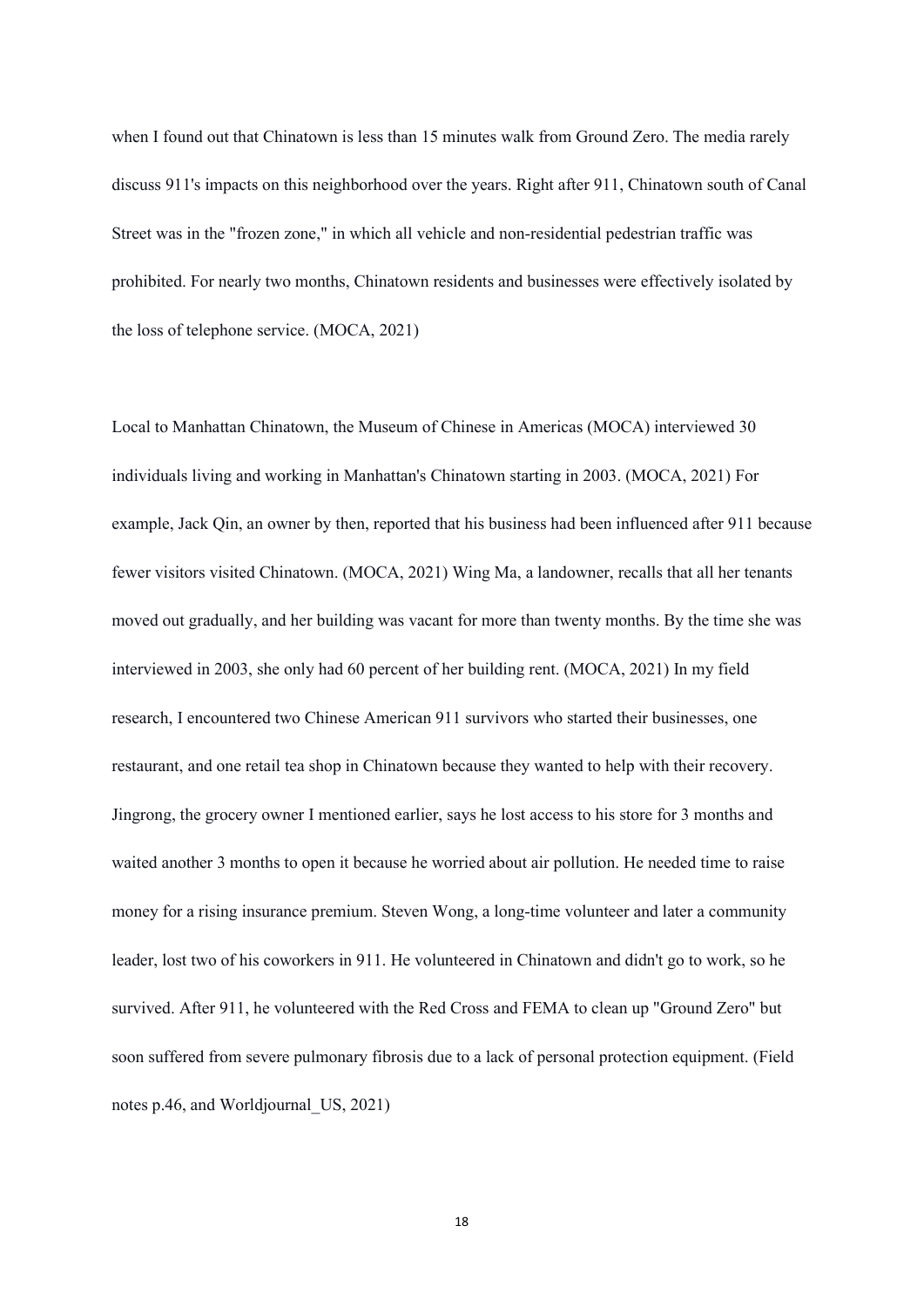Besides the loss of foot traffic, parachuting shop occupancy, rising insurance cost, and long-term health influence, 911 further exposes Chinatown to state surveillance. One of the 911 protocols that sustain till today is the closure of Park Row. The street that connects Chinatown to the Financial District was shut down after 911 and remained closed for twenty years. All private vehicles are prohibited from entering the street. Armed with multiple sentinels, patrol dogs, and barricades, the street is functionally a private driveway for employees in the Civic Center. Walking down it as a shortcut to the subway station for a few months, I didn't recall seeing any significant foot traffic on it. I tried to take photos and videos of the barricades, and both times, the guard interrogated me. Rong Xiaoqing explained in her column why Park Row is seen as the artery of Chinatown:

"Zigzagging from City Hall Park on Broadway, stretching under the beginnings of the Brooklyn Bridge and ending in Chatham Square in Chinatown, the four-lane Park Row had been a lifeline to the restaurants and shops in the neighborhood. Visitors from Brooklyn and New Jersey could drive off the FDR and easily access Chinatown via thoroughfare. Tour buses unloaded hundreds of tourists a day on the road, and office workers in the civic and financial districts walked down Park Row to food heaven for a dumpling or dim sum lunch." (Rong, 2021)

A civic group formed shortly after the attacks on the World Trade Center in 2001, the Civic Center Residents Coalition (CCRC) has been working hard to address street shutdowns, including Park Row, rerouting of MTA bus routes, and rampant government permit placard abuse. In their narrative, the residents have never welcomed the NYPD command center's siting since the 1970s. (Dou, 2010) They believed it would make the neighborhood an even bigger terrorism target. (Dou, 2010) Residents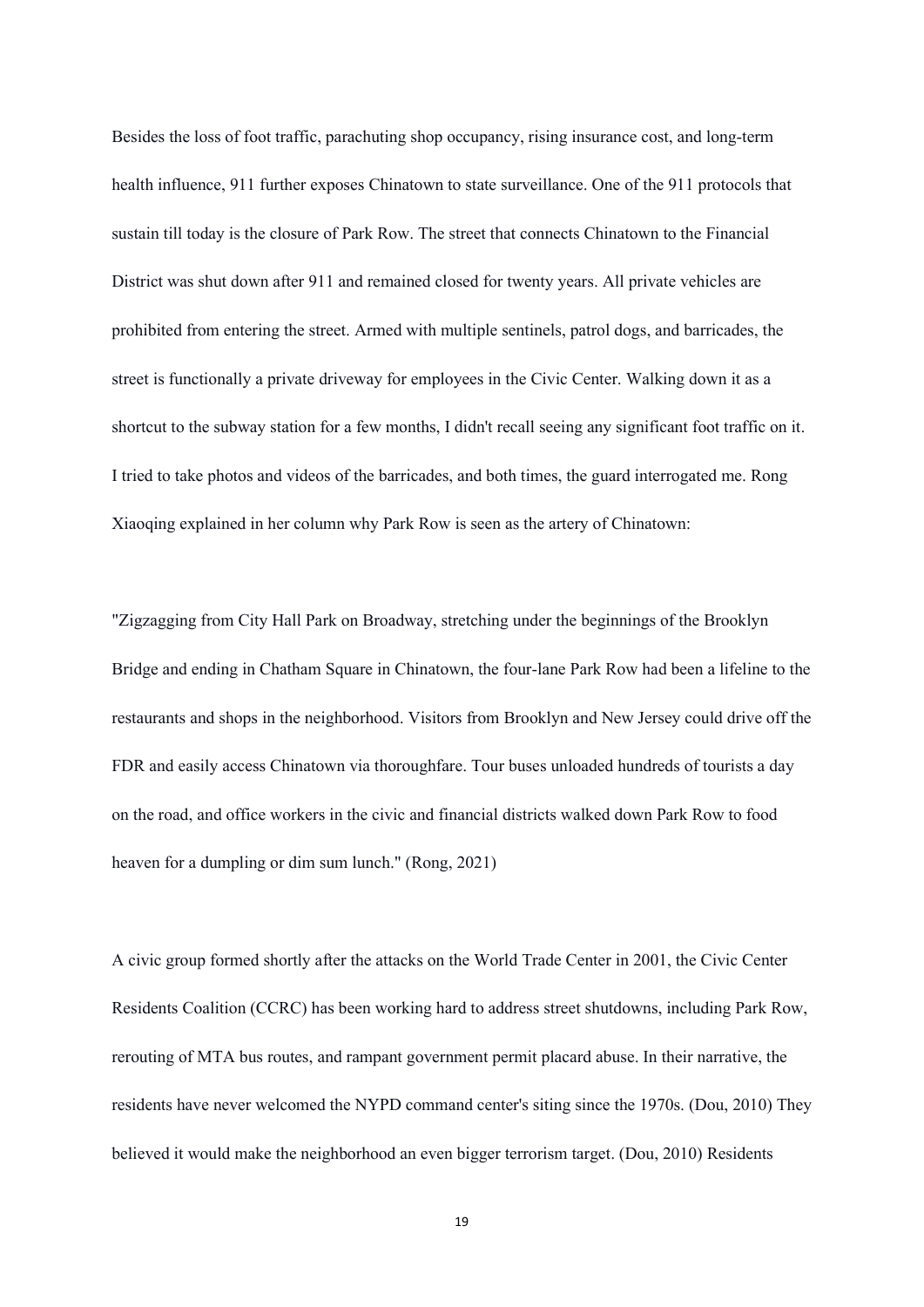complain about how the barricades and surveillance turned a bustling area into a ghost town. (Dou, 2010) What further angered the residents was the police department's arrogance and indifference. In the same op-ed, the Police Commissioner says he is aware of residents' inconvenience but doesn't see the street opening. (Dou, 2010) Another 10 later, "persistent calls from the community for the reopening of Park Row in the past 20 years have gone nowhere," as Rong reported. (Rong, 2021)

Closure of the Park Row physically cut off Chinatown from a broader world and significantly increased the number of state-owned surveillance cameras in Chinatown. According to data gathered by individual citizens and civic groups, there was a significant increase in surveillance cameras in Chinatown after 911. In 1998, there were only 30 cameras on the streets. In 2002, there were 82 cameras, within which only 1 of them belongs to the DOT. In 2004, the number jumped up to 605 cameras, and 38 of them were installed on the city, state, or federal government buildings; and the DOT installed 2 on city-owned poles. (the Surveillance Camera Players, 2011) In 2011, when the team returned to Chinatown, they found this community experiencing a bad economy, with many shops closing up. However, it became the first neighborhood they had found more than 700 cameras, with 32 cameras on official buildings, down from 38; and 12 Department of Transportation cameras, up from two. (the Surveillance Camera Players, 2011) Noticing that the team only counted the cameras at the entrance of Park Row. I decided to count all the cameras on Park Row since it remains a shortcut for many community members commuting from the subway station to Chinatown. On December 11th, 2021, my count shows 38 cameras on Park Row. I only counted the ones on the street, at the building corners, and on the traffic poles. I excluded the ones at the entrance and exits of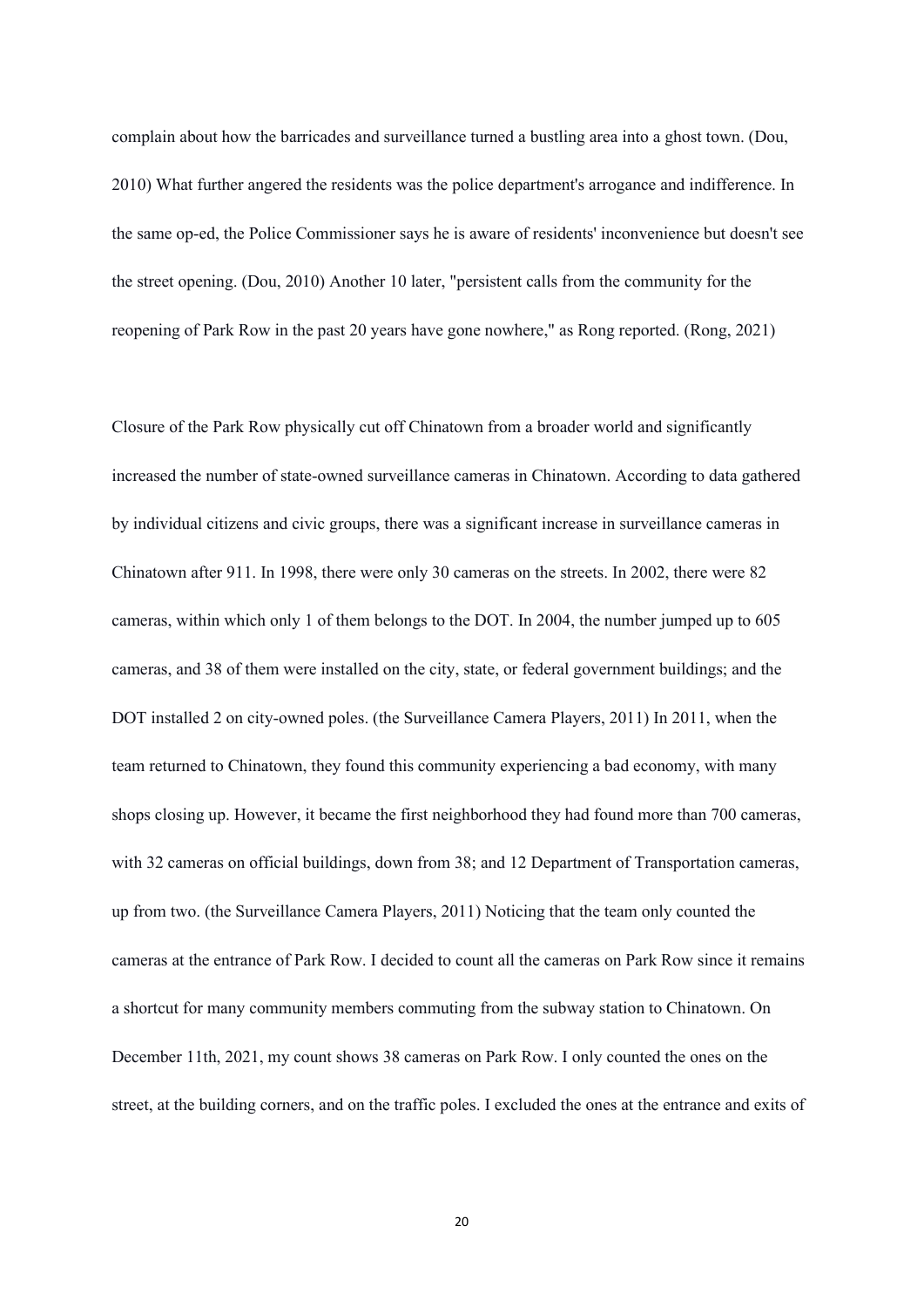the barricaded NYPD command center because armed police guarded them, and I didn't want to be interrogated another time.

Another key finding of the citizen group is the skyrocketing number of surveillance cameras on private properties. From a neighborhood with only dozens of cameras in 1998 to the first neighborhood the team mapped that had more than 700 cameras in 2011, surveillance camera has been an everyday presence in Chinatown. The team suggests that after 911, business owners in Chinatown started to purchase surveillance cameras as a strategy to lower their increasing insurance costs. (the Surveillance Camera Players, 2011) While it could be confirmed when the effects of 911 ease up, why do people still keep the surveillance cameras? The wife of Jingrong, for example, installed 11 cameras in their storefront. "I was not in the store all the time, so I need to keep a record on those distributors. The cameras will record it when they came in and make sure they don't fool me with short measures of the product," said her. Yet, spying on her distributors is not the only goal. "Of course, if anyone tries to break into the store or steal cash from the money box, the cameras will capture one's face." (Field notes, p. 50 )

A Jie, a female lottery store owner, has a camera at the entrance of her store. A monitor shows her the street scene when she is behind the counter. "I need to know the danger before it happens. A Chinese lady punched into her face on this street a few days ago. If something like this happens again, my camera might help identify the offender," said A Jie. Her husband A Cheng soon added: "And those who try to blackmail us by saying we do not provide handicap access. If we filmed him lingering outside and not asking help from us to move him in, he could not sue us." (Field note, p. 51) A Cheng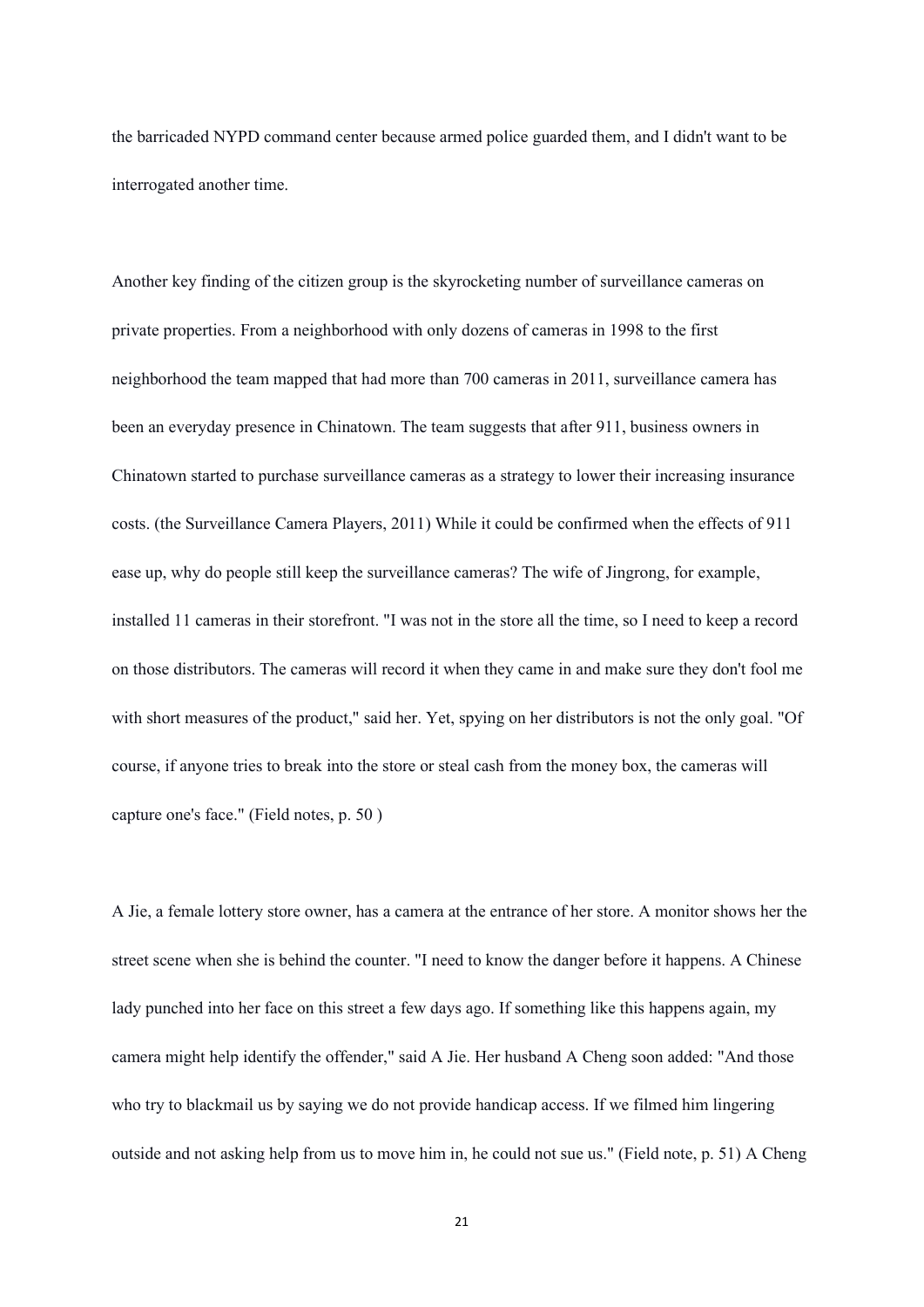addressed a common type of lawsuit faced by many Chinatown shopowners. Some interest groups would profit by filing lawsuits against business owners who violate the Americans with Disabilities Act. A Jie and A Cheng believed that their surveillance camera could provide evidence when they were blackmailed.

Accounts from the vendors indicate that many are keeping surveillance cameras because they worry about personal and property safety. Their daily presence on the streets means they are exposed to street violence, vandalization, and blackmailing. Vendors believe that cameras can protect them from dangers on the street. However, I never see them installing cameras to their stalls for those licensed and unlicensed vendors who vend on the street. However, it doesn't mean that wet market workers don't expose the dangers on the street. Then how do they effectively protect themselves from such hazards? It's necessary to understand that the licensed and unlicensed do collaborate in times of crisis. Their engagement is out of economic concern and compassion to those who shared a similar immigration path.

### **Moments of Engagements**

Two types of engagement are crucial to wet market vendors on the street: their engagement with each other and with the customers. I will use a couple's story as an example of how such engagements unfold. Wang Jun and Zhou Cui are a couple; they co-own a stall in the wet market under Manhattan Bridge. Originally from rural Fujian province, Jun has been in the U.S. since 1999, and Cui was smuggled into the U.S. six years ago from Mexico. The couple got married so Cui could stay legally. The couple has a male helper, Lao Cui, who only speaks Toishanese. When I told the couple that I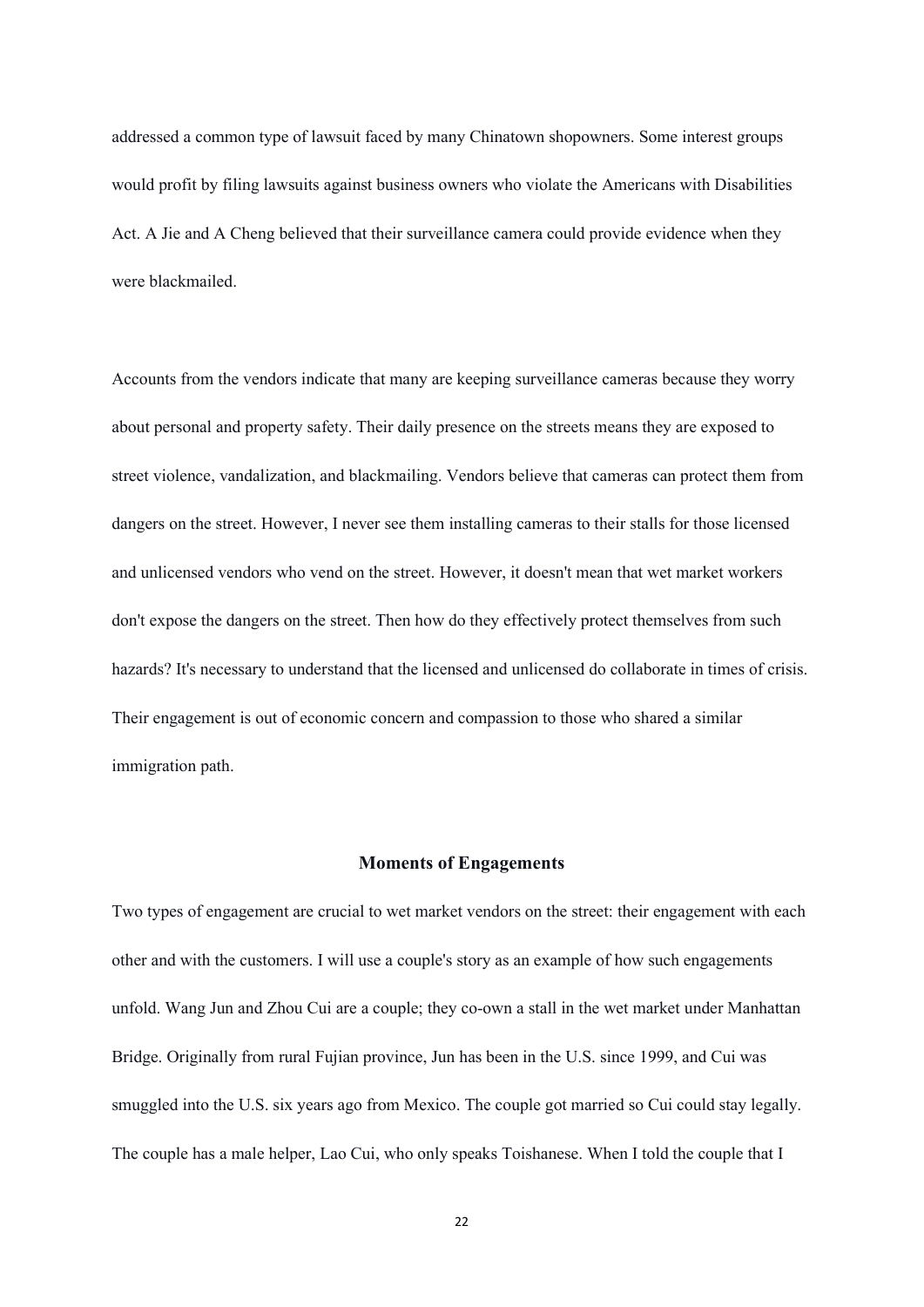wished to be their helper for my research, they didn't understand or appreciate the value of social science, but they happily took me in and shared their lives with me.

Jun was a Chinese veteran. Enlisting in 1993 and retiring in 1997, he came to the U.S. in 2000. His father was a village secretary in Fujian, so Jun is aware of corruption within a local C.C.P. bureau. He was lucky to have the channel to come to the United States. Leaving China during the 1990s wasn't easy. He recalled that only those who had relations and connections could get out of the country. His village is the overseas Chinese(华侨村) hometown, which means many villagers worked overseas and had channels to smuggle people out of the country. At the time, he saw going the U.S. as an inevitable choice: "I didn't read many books, and I don't have a skill. To earn a living, I didn't have a choice but to go the United States." (Field Notes, p.8) Jun's time in the army makes him realize that he would not make a living without devoting most of the time to dealing with the political conflicts and the corrupted local officials. He came to the U.S. with the hope of living everyday life.

Cui is one of the few people who is not afraid of talking about how she gets to the U.S. "I smuggled in from Mexico," she said. I was surprised by her candidacy since I was not asking about her immigration experience. "I took the ship to South America first. Then I took the bus to the U.S.- Mexico border. From there, I walked for three days. My feet were sore and bleeding, but I kept walking until I reached Taxis," she recalled. Her experience makes her a sensitive woman. She likes chatting with other vendors. She knows how old the boy of another Mexican vendor is and which school he goes to. When it was hot, she shared fruits fresh out of the refrigerating storage with other vendors on the street. (Field notes, p.9)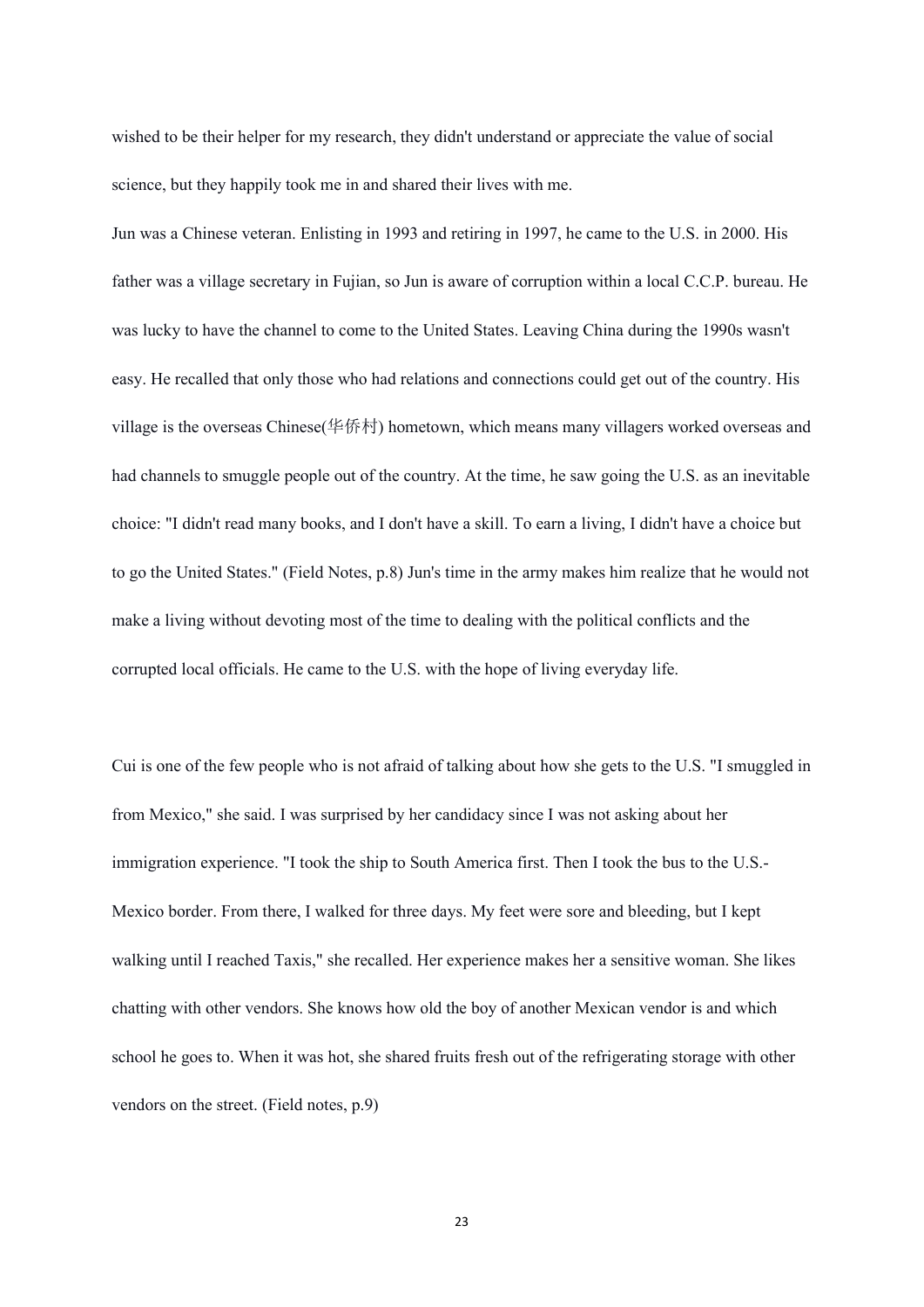The couple is one of 9 vendors in the wet market under Manhattan Bridge. The street serves as a shortcut connecting Chinatown and Lower East Side neighborhoods. Most of the customers are from the local communities where tourists rarely visit. Jun and Cui have licensed vendors. Four other vendors are not licensed but share the corner with them. Each licensed vendor has a designated spot on the street assigned by the Department of Health. Those unlicensed are subject to prosecution and a fine from 120 to 300 dollars. Before COVID, the vending space under the bridge is more orderly. After COVID, the officials just let the unlicensed vendors be.

Firstly, I thought they competed since sometimes the unlicensed vendors also sell similar products with Jun and Cui. However, Jun denied my speculation. He would not report the unlicensed ones because sometimes they function as his distributors. When he has some fruits that must go within 1 or 2 days, he sells them to the unlicensed vendors at a wholesale price. In this case, he can save the storage fee for the night. Besides economic reasons, Jun commented that the unlicensed vendors usually lost their job due to COVID. So they vend things on the street in exchange for some cash. "We can certainly report them to the Department of Health, but we don't want to do that. We felt for them," said Jun. (Field notes, p.10)

Jun's response overturned my assumption about the licensed and the unlicensed power dynamics. It turns out that the licensed are not as risk-free as I thought compared to the unlicensed. The unlicensed, moreover, are not as helpless as they seem. The two collaborate for both to stay in business. In other words, the formality and legality of the licensed make sure that their stable and long-term connections with the distributors. The informality of the unlicensed helps the licensed speed up the circulation of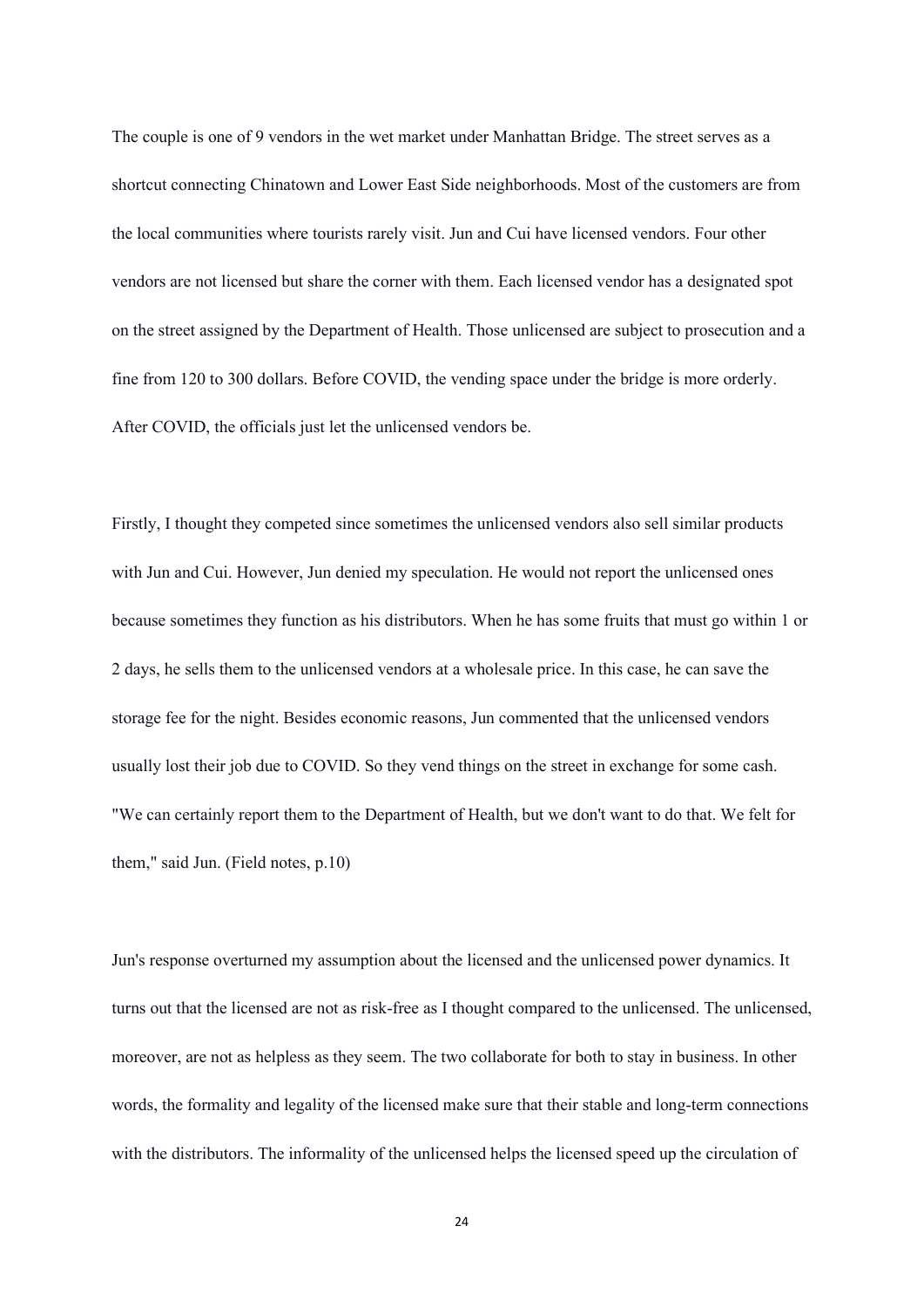fresh products. Together, they comprise a mobile and responsive wet market mechanism. Risks, however, still exist, especially during the COVID. No matter how compassionate the couple was, they could not ensure themselves or the unlicensed stay in business. Their mechanism can be fragile, confronting a volatile national economy.

Although the couple, like many others, benefited from the relief fund, they felt like the U.S. was not doing well during the COVID. They each receive 800 dollars a month as compensation, but everything has been much higher since the COVID started. She missed home, but she can earn much in the U.S. than in China. Take a box of longan's costs as an example. A box typically includes 20 pounds of longan. Jun told me that the package costs 4 dollars per box and the box itself costs 1 dollar. He ordered the fruit from a Florida farm, and he must chip in for the truck driver's expenses on the road, and a two-way trip costs 4 days. The unit cost of longan is 3 dollars per pound, and he sold them at 5 dollars a pound in the morning but only 3.99 dollars a pound in the afternoon because he wanted to save the overnight storage fee. Besides all these visible costs, he must bribe the driver every time he delivers, so he delivers to Jun's stall early in the morning rather than in the afternoon. One bribe takes about 50 dollars. The profit of Jun's business is then meager. The couple operates almost every day in the summer, but they will have to take a day off when it rains or gets colder. In winter, they operate even less. (Field notes, p.32)

Staying business is also difficult under a group of scrutinizing customers. The customers who shop within the wet market are very picky. They would check every fruit, pick out the ones with scars, and ask the vendor to lower the price because of the blemishes. The customers expect fresh, impeccable,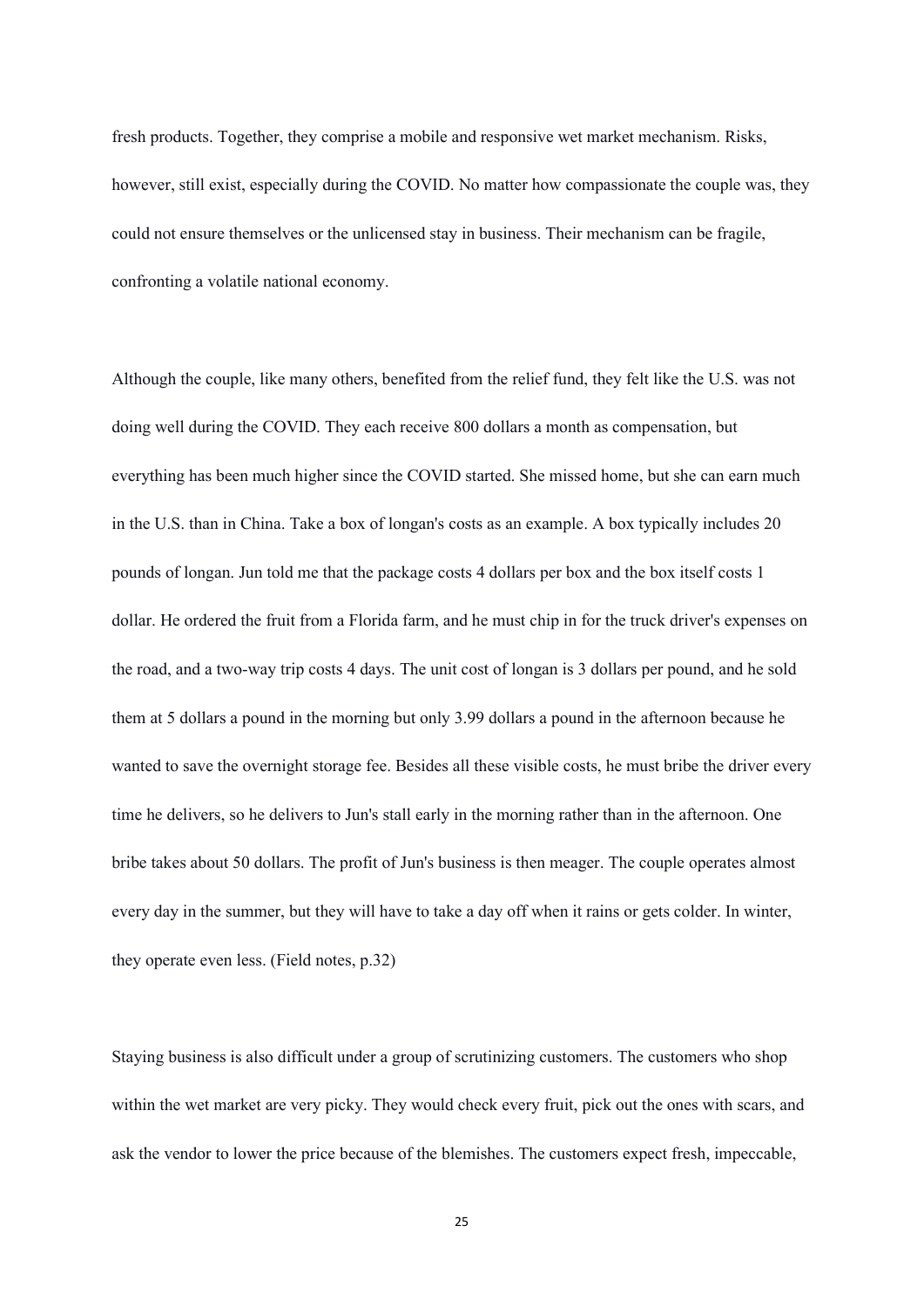seasonal, and cheap products from the wet market. Thus, Jun develops specific strategies and performances to attract customers. He does not usually sell the fruits himself. However, he attended to the customers himself when he needed all longan to go another day. Firstly, he would grab many longans for the customers, calling them sisters or brothers to attract their attention. Then he emphasized that he would trig the branches before he weighs them, and the customers usually agreed because the branches would add weight to the scale. Lastly, Jun weighed more fruits than the customers requested. If the customer disputed and wanted less, he refused to take the fruits out of the bag because the branches were trigged, and the fruits won't last long without the branches. Half angry, half regretful, the customers conceded and paid for the fruit. With this strategy, he sold 13 boxes of longan in 2 hours. (Field notes, p.33)

They often complained about the hardship on the street and yearned for lives in China. Yet, China is more like an unreachable antidote that eases their anxiety of the reality in the U.S., rather than a realistic backup plan to their lives. "America is not doing good. The government distributed too many relief funds, which drove up prices. Inflation hurts us a lot," said Jun. Cui added on with China's prosperous and stable social environment. Jun seemed nostalgic and yearned for the things his wife described. After a while, when I asked him if he wanted to return to China after he retired, he said no. "I don't believe I will be able to enjoy the good things there…I am not privileged enough," Jun said with a sigh. (Field notes, p.9)

#### **Moments and Anthropologist**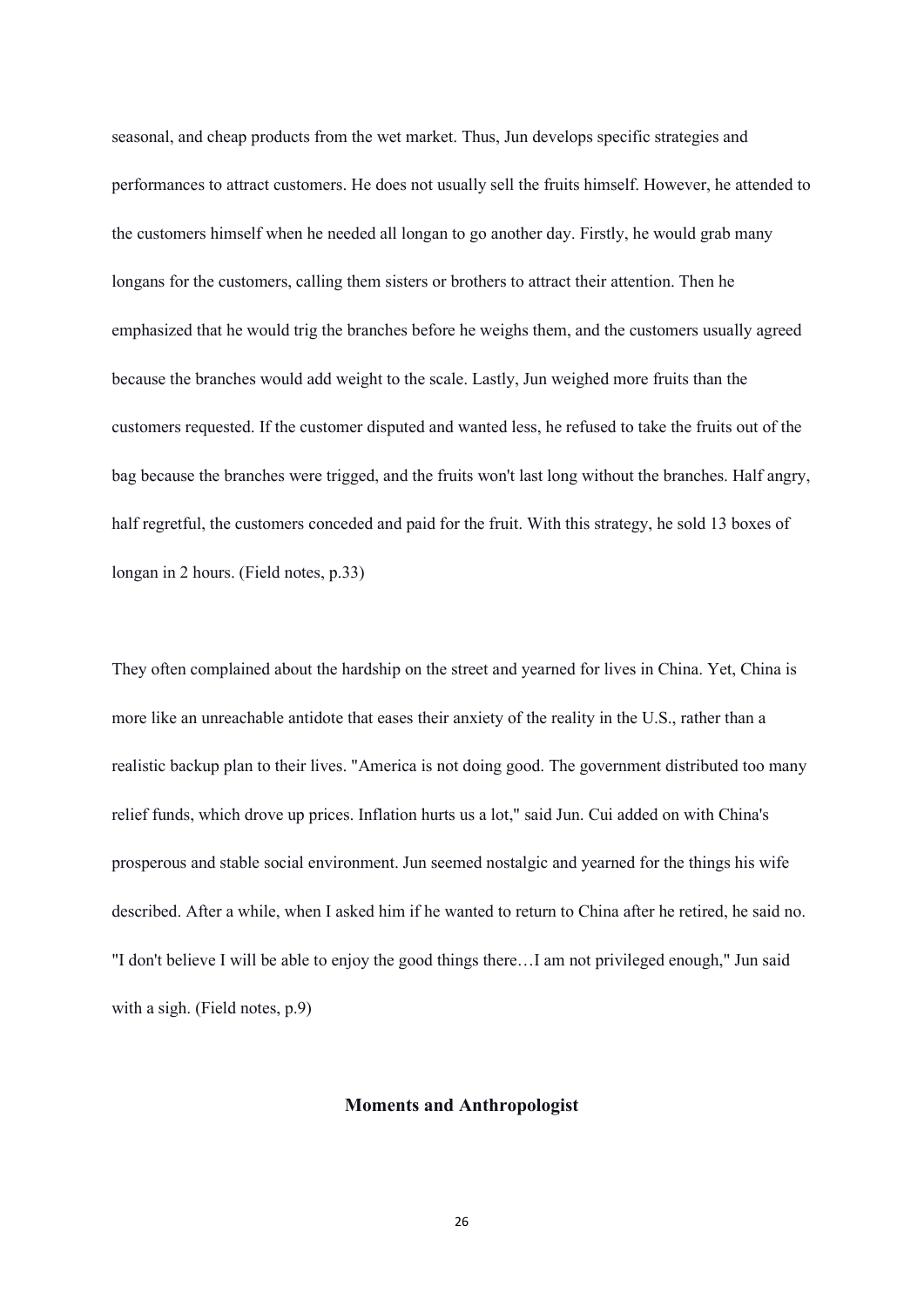In this chapter, I scrutinize a flattened, timely Chinatown by juxtaposing it with ethnographic moments in the wet market. Ethnography accounts help us bear with the vendors and community leaders in moments of their lives. Their moments in time, under surveillance, and engagement reveal their concerns, fears, and compassion and yearn. People built ethnic enclaves for their residence, work, leisure, and consumption, usually because they felt threatened by state schemes and alienating gaze. Chinatown is such a community misrepresented by tourist magazines like Lonely Planet. This neighborhood is depicted as a vice neighborhood where people have all sorts of dirty, heathen, and exotic lifestyles. However, for those who live and work in the community, every moment of their lives is full of meaning.

Sister Jin operates 12 hours a day to keep up with the market dynamics. Wellington takes photos of every vendor he talks to, with the hope to cherish their efforts in staying in Chinatown after 911. Jun and Cui gave used cardboard to an unlicensed old lady, so she didn't have to sell her handmade tofu on the ground. These ethnographic moments are full of gestures of gratitude, persistence, and resilience to an ever-changing urban environment. I didn't find these ethnographic moments. These ethnographic moments found me when I was in my moments of wayfinding in urban America.

I have temporal legality to stay in the U.S. makes me a vulnerable researcher in the field. When I did my fieldwork, I never wore makeup or a dress in my fancy clothes. Instead, I wore old t-shirts and pants. I wore the same pair of shoes the entire summer. I tried to be as low-key and straightened as possible. When people asked me which university I went to, I told them that I go to Connecticut. It seems that I was performing as a working-class young Chinese immigrant. My old clothes and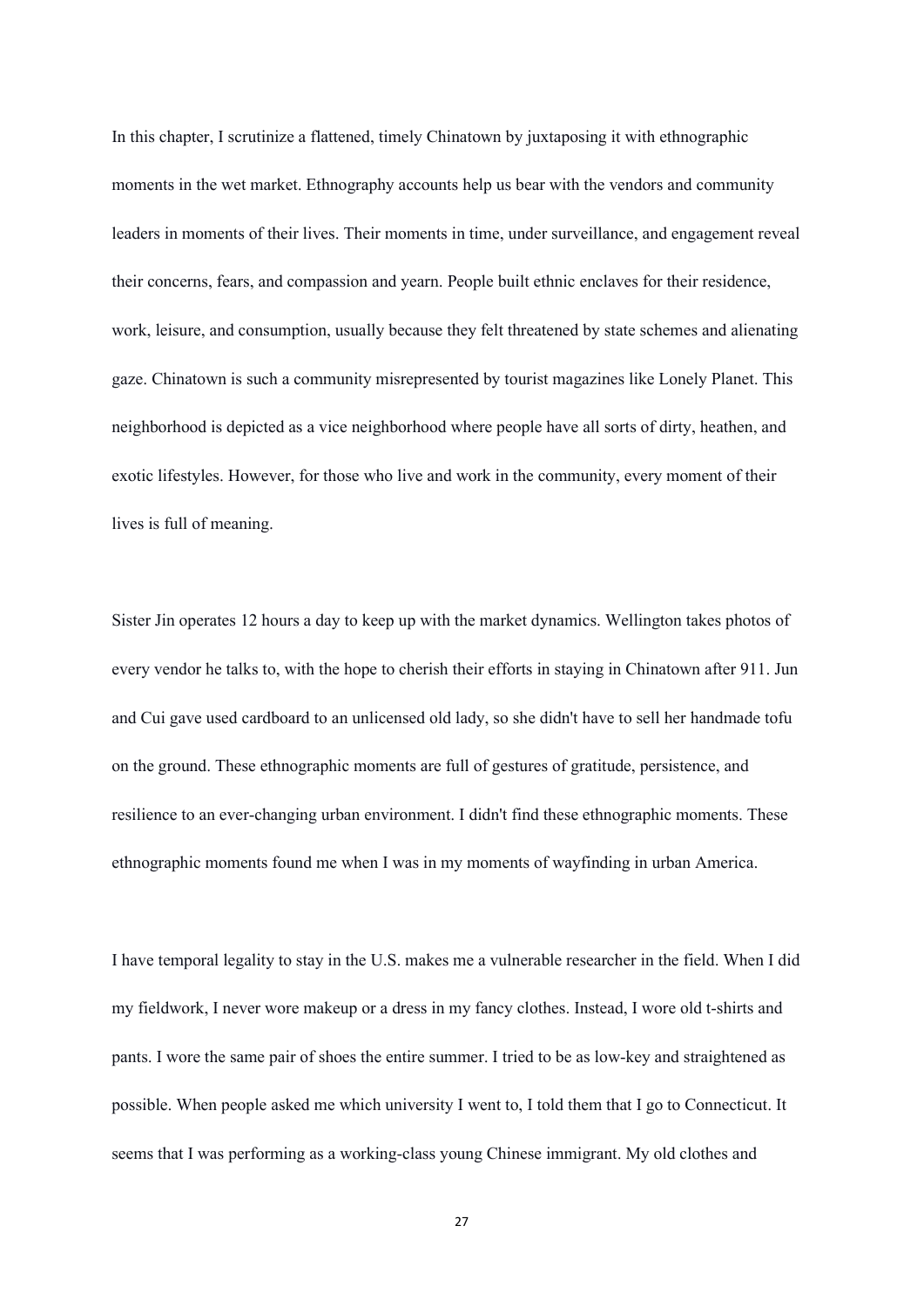somewhat sloven appearance did give people the impression that I was a recent immigrant from China. If people sit and eat at the front step of a store, I did so too. I tried my best to be approachable to my informants. But they always pointed out that I must come from a well-off family because I went to college in the U.S.

The moments in their lives only made sense to me when I started participating in their routines. Growing up in a well-off family in central China, I realized that I couldn't ignore the feeling of vulnerability and overwhelm when I first helped with vending on the street. I suddenly realize that their moments are also my moments. Part of the job of an anthropologist is to play a compassionate, unbiased role that coexists with their research participants. But in actual practice, anthropologists are still biased subjects. Because we are limited, aligning the reality we see, and what they see, identifying the gap, and explaining it is part of the task. Thus, all my observations in Chinatown are often influenced by my own living experience as an immigrant.

### **Reference**

- 1. *Chinatown Street has been closed since 9/11, and residents are fed up*. Documented. (2021, September 22nd). Retrieved December 14th, 2021, from [https://documentedny.com/2021/09/10/this-chinatown-street-has-been-shut-down-since-](https://documentedny.com/2021/09/10/this-chinatown-street-has-been-shut-down-since-9-11-and-residents-are-fed-up/)[9-11-and-residents-are-fed-up/](https://documentedny.com/2021/09/10/this-chinatown-street-has-been-shut-down-since-9-11-and-residents-are-fed-up/)
- 2. *Ground one: Voices from Post-9/11 Chinatown* 一度地*:* 九一一后的华埠声音. 9/11 Chinatown. (n.d.). Retrieved December 14, 2021, from http://911chinatown.mocanyc.org/oralhistory.html
- 3. Dept. of City Planning. (1976). *Chinatown Street Revitalization*.
- 4. Redfield, R., & Friedmann, F. G. (2006). *The Ethnographic Moment*. Transaction Publishers.
- 5. *Surveillance cameras in Chinatown*. surveillance cameras in Chinatown NYC. (n.d.). Retrieved December 14th, 2021, from http://www.notbored.org/chinatown.html
- 6. Watchdog. (1970, January 1st). *Nyers still living behind post-9/11 checkpoints - Washington post - CCRC contributorsparlk*. NYers still living behind post-9/11 checkpoints - Washington Post - CCRC contributorsParlk. Retrieved December 14th, 2021, from http://www.ccrcnyc.com/2010/07/nyers-still-living-behind-post-911.html